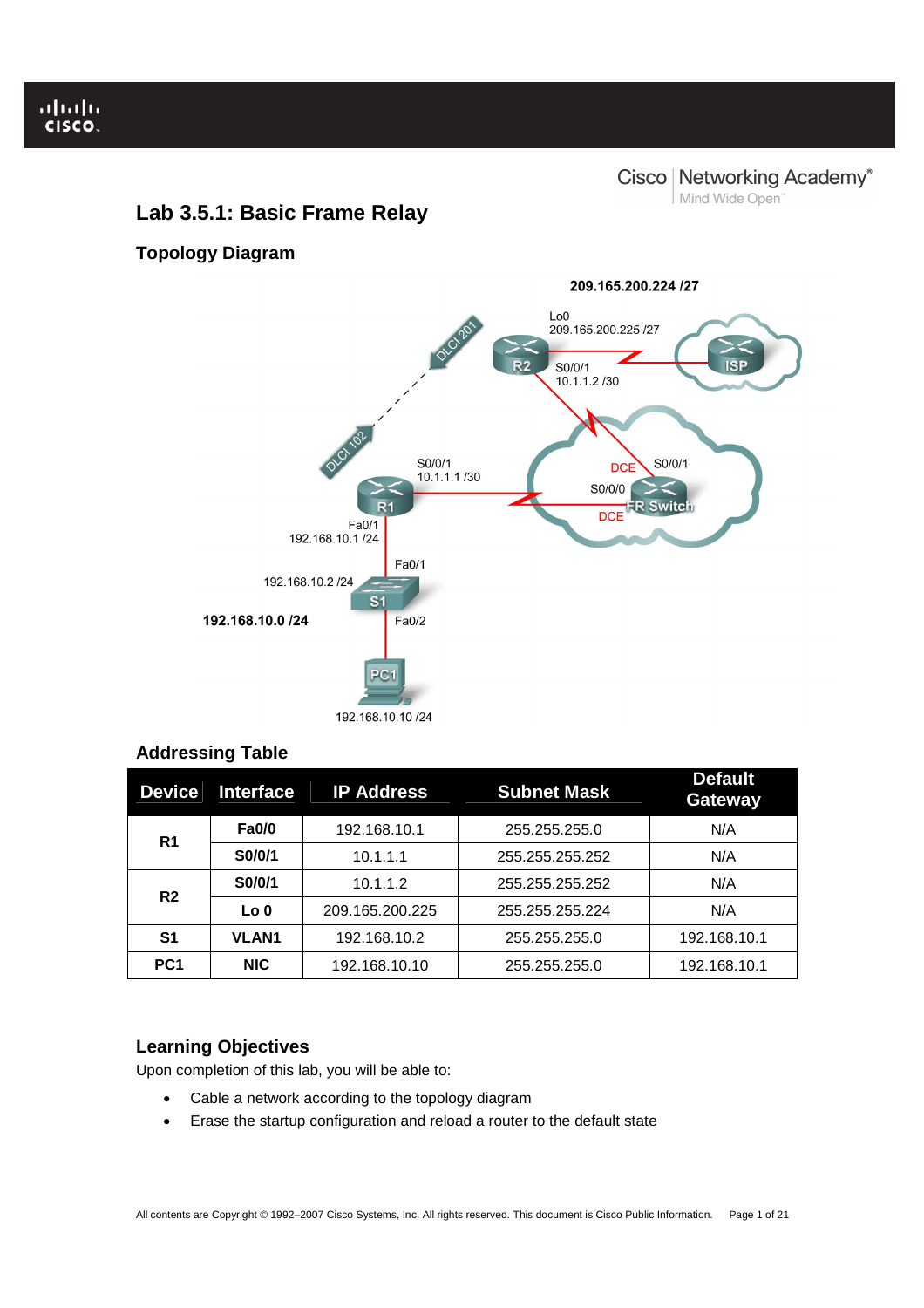- Perform basic configuration tasks on a router
- Configure and activate interfaces
- Configure EIGRP routing on all routers
- Configure Frame Relay encapsulation on all serial interfaces
- Configure a router as a Frame Relay switch
- Understand the output of the **show frame-relay** commands
- Learn the effects of the **debug frame-relay lmi** command
- Intentionally break and restore a Frame Relay link
- Change the Frame Relay encapsulation type from the Cisco default to IETF
- Change the Frame Relay LMI type from Cisco to ANSI
- Configure a Frame Relay subinterface

# **Scenario**

In this lab, you will learn how to configure Frame Relay encapsulation on serial links using the network shown in the topology diagram. You will also learn how to configure a router as a Frame Relay switch. There are both Cisco standards and Open standards that apply to Frame Relay. You will learn both. Pay special attention in the lab section in which you intentionally break the Frame Relay configurations. This will help you in the Troubleshooting lab associated with this chapter.

# **Task 1: Prepare the Network**

# **Step 1: Cable a network that is similar to the one in the topology diagram.**

You can use any current router in your lab as long as it has the required interfaces shown in the topology. The Frame Relay labs, unlike any of the other labs in Exploration 4, have two DCE links on the same router. Be sure to change your cabling to reflect the topology diagram.

Note: If you use 1700, 2500, or 2600 routers, the router output and interface descriptions appear differently.

# **Step 2: Clear any existing configurations on the routers.**

# **Task 2: Perform Basic Router Configuration**

Configure the R1 and R2 routers and the S1 switch according to the following guidelines:

- Configure the router hostname.
- Disable DNS lookup.
- Configure an EXEC mode password.
- Configure a message-of-the-day banner.
- Configure a password for console connections.
- Configure a password for vty connections.
- Configure IP addresses on R1 and R2 Important: Leave serial interfaces shut down.
- Enable EIGRP AS 1 on R1 and R2 for all networks.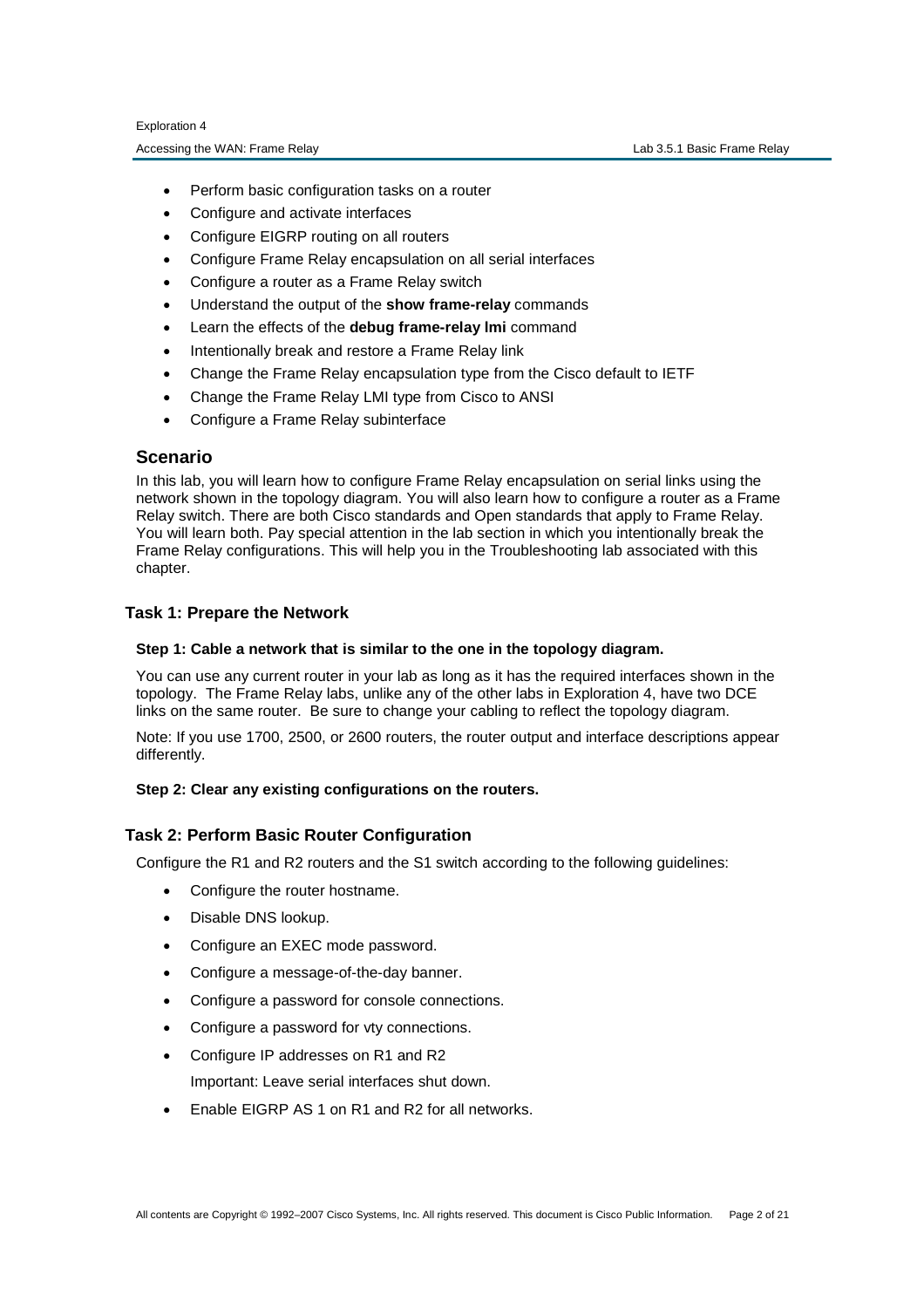Exploration 4

Accessing the WAN: Frame Relay **Lab 3.5.1 Basic Frame Relay** Lab 3.5.1 Basic Frame Relay

```
enable 
configure terminal 
no ip domain-lookup 
enable secret class 
banner motd ^CUnauthorized access strictly prohibited, violators 
will be prosecuted to the full extent of the law^C
! 
! 
! 
line console 0 
logging synchronous 
  password cisco 
 login 
! 
line vty 0 4 
password cisco 
login 
end 
copy running-config startup-config 
!R1 
interface serial 0/0/1 
ip address 10.1.1.1 255.255.255.252 
shutdown 
!The serial interfaces should remain shutdown until the Frame Relay 
!switch is configured 
interface fastethernet 0/0 
ip address 192.168.10.1 255.255.255.0 
no shutdown 
router eigrp 1 
no auto-summary 
network 10.0.0.0 
network 192.168.10.0 
! 
!R2 
interface serial 0/0/1 
ip address 10.1.1.2 255.255.255.252 
shutdown 
!The serial interfaces should remain shutdown until the Frame Relay 
!switch is configured 
interface loopback 0 
ip address 209.165.200.225 255.255.255.224 
router eigrp 1 
no auto-summary 
network 10.0.0.0 
network 209.165.200.0
```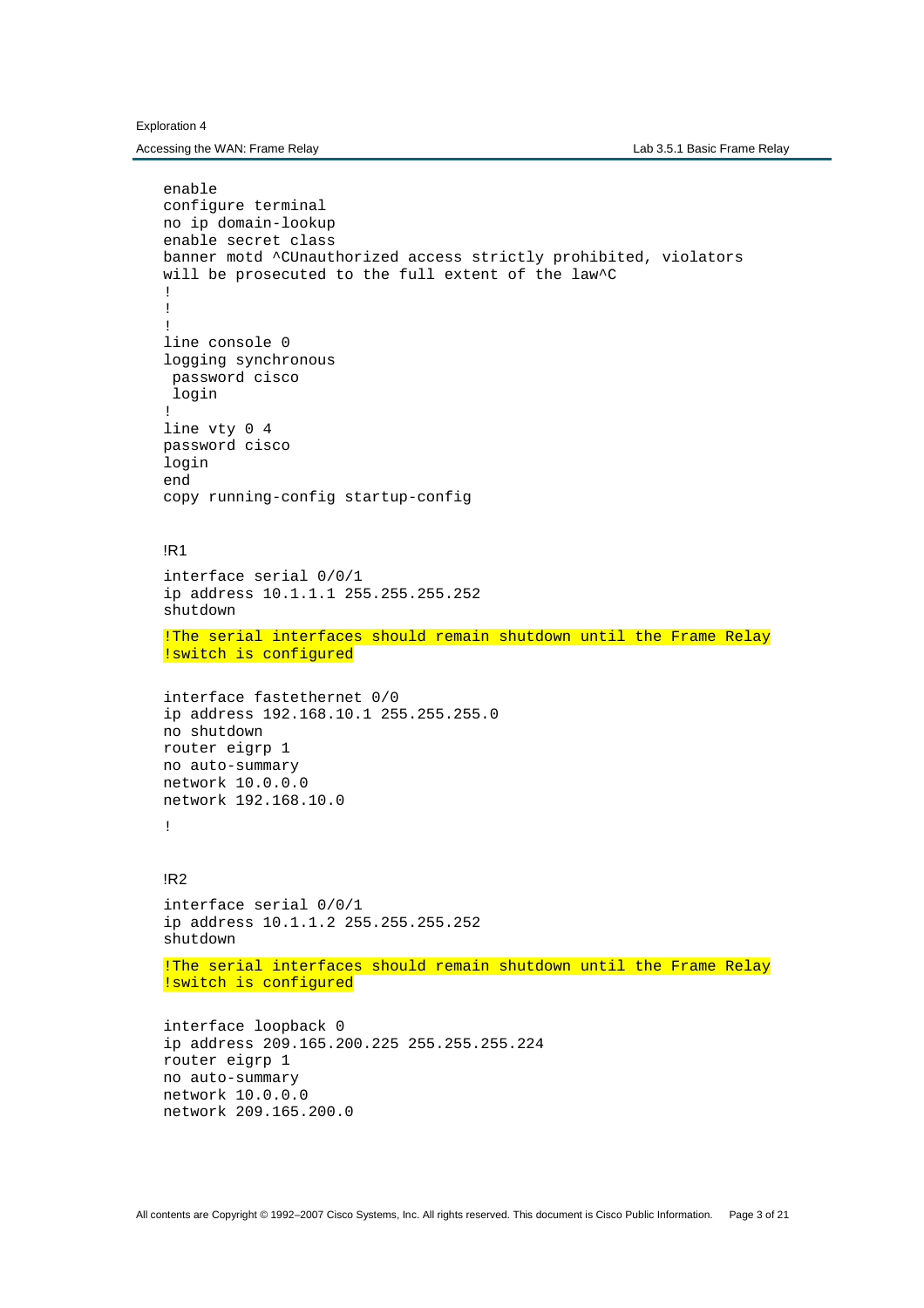!

# **Task 3: Configure Frame Relay**

You will now set up a basic point-to-point Frame Relay connection between routers 1 and 2. You first need to configure FR Switch as a Frame Relay switch and create DLCIs.

\_\_\_\_\_\_\_\_\_\_\_\_\_\_\_\_\_\_\_\_\_\_\_\_\_\_\_\_\_\_\_\_\_\_\_\_\_\_\_\_\_\_\_\_\_\_\_\_\_\_\_\_\_\_\_\_\_\_\_\_\_\_\_\_\_\_\_\_\_\_\_\_\_

\_\_\_\_\_\_\_\_\_\_\_\_\_\_\_\_\_\_\_\_\_\_\_\_\_\_\_\_\_\_\_\_\_\_\_\_\_\_\_\_\_\_\_\_\_\_\_\_\_\_\_\_\_\_\_\_\_\_\_\_\_\_\_\_\_\_\_\_\_\_\_\_\_\_\_\_\_

\_\_\_\_\_\_\_\_\_\_\_\_\_\_\_\_\_\_\_\_\_\_\_\_\_\_\_\_\_\_\_\_\_\_\_\_\_\_\_\_\_\_\_\_\_\_\_\_\_\_\_\_\_\_\_\_\_\_\_\_\_\_\_\_\_\_\_\_\_\_\_\_\_\_\_\_\_

\_\_\_\_\_\_\_\_\_\_\_\_\_\_\_\_\_\_\_\_\_\_\_\_\_\_\_\_\_\_\_\_\_\_\_\_\_\_\_\_\_\_\_\_\_\_\_\_\_\_\_\_\_\_\_\_\_\_\_\_\_\_\_\_\_\_\_\_\_\_\_\_\_\_\_\_\_

\_\_\_\_\_\_\_\_\_\_\_\_\_\_\_\_\_\_\_\_\_\_\_\_\_\_\_\_\_\_\_\_\_\_\_\_\_\_\_\_\_\_\_\_\_\_\_\_\_\_\_\_\_\_\_\_\_\_\_\_\_\_\_\_\_\_\_\_\_\_\_\_\_\_\_\_\_

\_\_\_\_\_\_\_\_\_\_\_\_\_\_\_\_\_\_\_\_\_\_\_\_\_\_\_\_\_\_\_\_\_\_\_\_\_\_\_\_\_\_\_\_\_\_\_\_\_\_\_\_\_\_\_\_\_\_\_\_\_\_\_\_\_\_\_\_\_\_\_\_\_\_\_\_\_

What does DLCI stand for?

What is a DLCI used for?

What is a PVC and how is it used?

# **Step 1: Configure FR Switch as a Frame Relay switch and create a PVC between R1 and R2.**

This command enables Frame Relay switching globally on the router, allowing it to forward frames based on the incoming DLCI rather than on an IP address basis:

FR-Switch(config)#**frame-relay switching**

Change the interface encapsulation type to Frame Relay. Like HDLC or PPP, Frame Relay is a data link layer protocol that specifies the framing of Layer 2 traffic.

FR-Switch(config)#**interface serial 0/0/0**  FR-Switch(config)#**clock rate 64000**

FR-Switch(config-if)#**encapsulation frame-relay**

Changing the interface type to DCE tells the router to send LMI keepalives and allows Frame Relay route statements to be applied. You cannot set up PVCs using the **frame-relay route** command between two Frame Relay DTE interfaces.

FR-Switch(config-if)#**frame-relay intf-type dce** 

Note: Frame Relay interface types do not need to match the underlying physical interface type. A physical DTE serial interface can act as a Frame Relay DCE interface, and a physical DCE interface can act as a logical Frame Relay DTE interface.

Configure the router to forward incoming traffic on interface serial 0/0/0 with DLCI 102 to serial 0/0/1 with an output DLCI of 201.

FR-Switch(config-if)#**frame-relay route 102 interface serial 0/0/1 201**  FR-Switch(config-if)#**no shutdown**

This configuration creates two PVCs: one from R1 to R2 (DLCI 102), and one from R2 to R1 (DLCI 201). You can verify the configuration using the **show frame-relay pvc** command.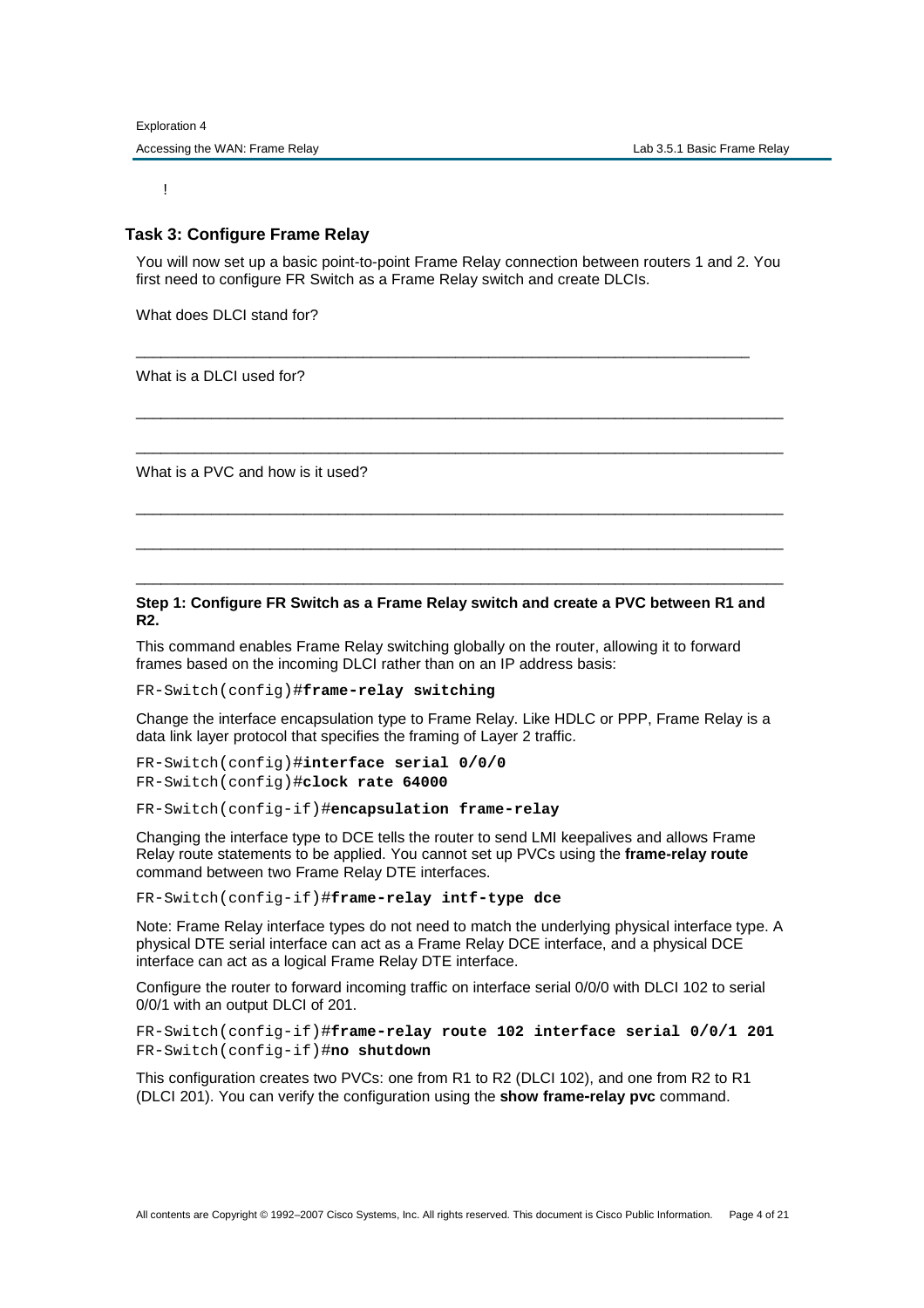FR-Switch(config-if)#**interface serial 0/0/1**  FR-Switch(config)#**clock rate 64000** FR-Switch(config-if)#**encapsulation frame-relay** FR-Switch(config-if)#**frame-relay intf-type dce** FR-Switch(config-if)#**frame-relay route 201 interface serial 0/0/0 102**  FR-Switch(config-if)#**no shutdown** FR-Switch#**show frame-relay pvc** PVC Statistics for interface Serial0/0/0 (Frame Relay DCE) Active Inactive Deleted Static Local 0 0 0 0 0 Switched  $0$   $\frac{1}{1}$  0 0 Unused 0 0 0 0 0 DLCI = 102, DLCI USAGE = SWITCHED, PVC STATUS = INACTIVE, INTERFACE = Serial0/0/0 input pkts 0 output pkts 0 in bytes 0 dropped pkts 0 in pkts dropped 0 out pkts dropped 0 out bytes dropped 0 in FECN pkts 0 in BECN pkts 0 out FECN pkts 0 out BECN pkts 0 in DE pkts 0 out DE pkts 0 out bcast pkts 0 out bcast bytes 0 30 second input rate 0 bits/sec, 0 packets/sec 30 second output rate 0 bits/sec, 0 packets/sec switched pkts 0 Detailed packet drop counters: no out intf 0 out intf down 0 no out PVC 0 in PVC down 0 out PVC down 0 pkt too big 0 shaping Q full 0 pkt above DE 0 policing drop 0 pvc create time 00:03:33, last time pvc status changed 00:00:19 PVC Statistics for interface Serial0/0/1 (Frame Relay DCE) Active Inactive Deleted Static Local 0 0 0 0 0 Switched  $0$   $\frac{1}{1}$  0 0 Unused 0 0 0 0 0 DLCI = 201, DLCI USAGE = SWITCHED, PVC STATUS = INACTIVE, INTERFACE = Serial0/0/1 input pkts 0 output pkts 0 in bytes 0 out bytes 0 dropped pkts 0 in pkts dropped 0 out pkts dropped 0 out bytes dropped 0 in FECN pkts 0 in BECN pkts 0 out FECN pkts 0 out BECN pkts 0 in DE pkts 0 out DE pkts 0 out bcast pkts 0 out bcast bytes 0 30 second input rate 0 bits/sec, 0 packets/sec 30 second output rate 0 bits/sec, 0 packets/sec switched pkts 0

no out intf 0 out intf down 0 no out PVC 0

Detailed packet drop counters: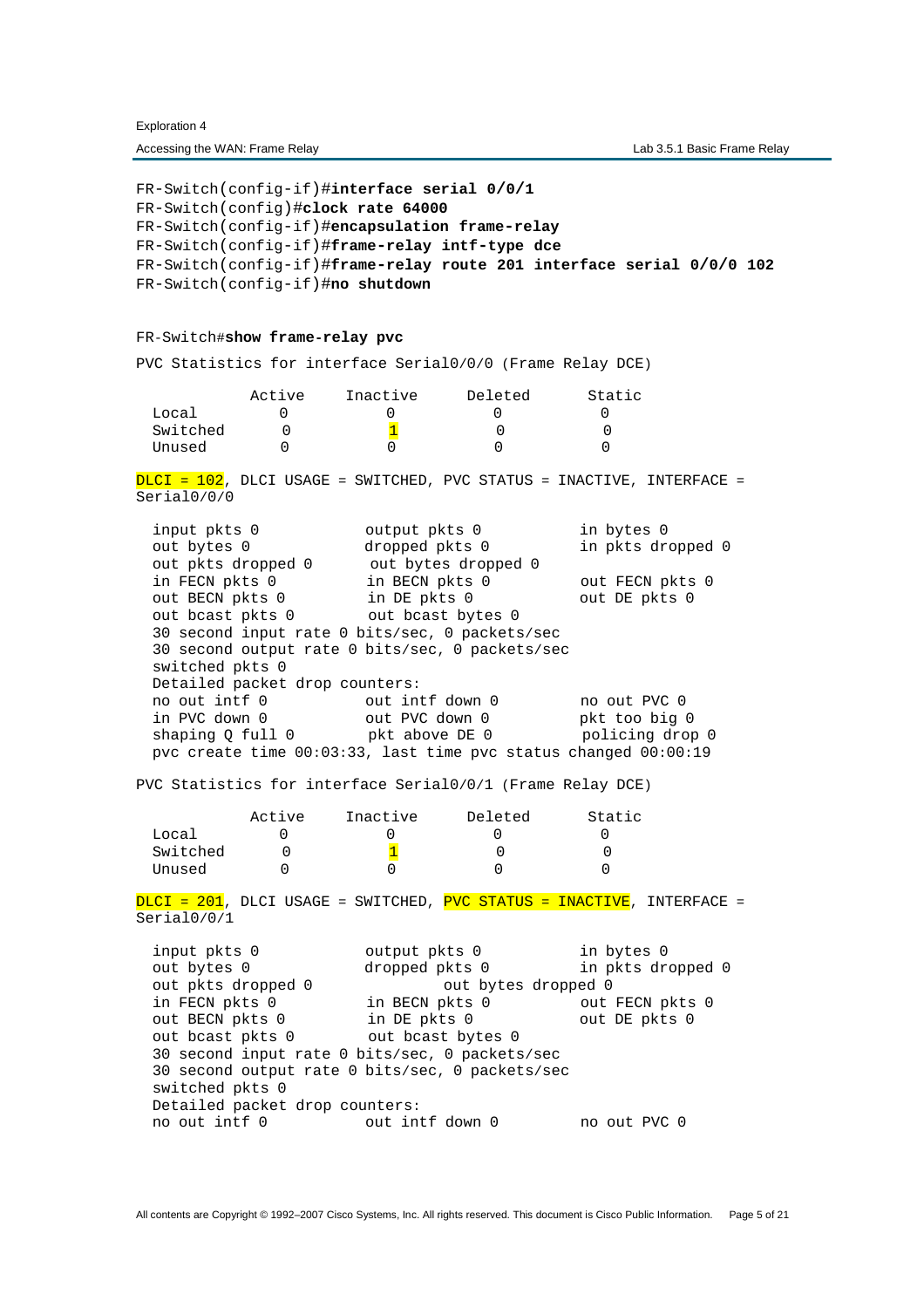| $ \sim$ $\sim$ $\sim$ $\sim$ $\sim$ |                             |
|-------------------------------------|-----------------------------|
| Accessing the WAN: Frame Relay      | Lab 3.5.1 Basic Frame Relay |

in PVC down 0 out PVC down 0 pkt too big 0<br>shaping Q full 0 pkt above DE 0 policing drop shaping Q full 0 pkt above DE 0 policing drop 0 pvc create time 00:02:02, last time pvc status changed 00:00:18

Notice the 1 in the Inactive column. The PVC you have created does not have any endpoints configured. The Frame Relay switch knows this and has marked the PVC as Inactive.

Issue the **show frame-relay route** command. This command shows any existing Frame Relay routes, their interfaces, DLCIs, and status. This is the Layer 2 route that Frame Relay traffic takes through the network. Do not confuse this with Layer 3 IP routing.

FR-Switch#**show frame-relay route**

Exploration 4

| Input Intf  | Input Dlci | Output Intf | Output Dlci | Status   |
|-------------|------------|-------------|-------------|----------|
| Serial0/0/0 | 102        | Serial0/0/1 | 201         | inactive |
| Serial0/0/1 | 201        | Serial0/0/0 | 102         | inactive |

# **Step 2: Configure R1 for Frame Relay.**

Inverse ARP allows distant ends of a Frame Relay link to dynamically discover each other and provides a dynamic method of mapping IP addresses to DLCIs. Although Inverse ARP is useful, it is not always reliable. The best practice is to statically map IP addresses to DLCIs and to disable inverse-arp.

\_\_\_\_\_\_\_\_\_\_\_\_\_\_\_\_\_\_\_\_\_\_\_\_\_\_\_\_\_\_\_\_\_\_\_\_\_\_\_\_\_\_\_\_\_\_\_\_\_\_\_\_\_\_\_\_\_\_\_\_\_\_\_\_\_\_\_\_\_\_\_\_\_\_\_\_\_

\_\_\_\_\_\_\_\_\_\_\_\_\_\_\_\_\_\_\_\_\_\_\_\_\_\_\_\_\_\_\_\_\_\_\_\_\_\_\_\_\_\_\_\_\_\_\_\_\_\_\_\_\_\_\_\_\_\_\_\_\_\_\_\_\_\_\_\_\_\_\_\_\_\_\_\_\_

\_\_\_\_\_\_\_\_\_\_\_\_\_\_\_\_\_\_\_\_\_\_\_\_\_\_\_\_\_\_\_\_\_\_\_\_\_\_\_\_\_\_\_\_\_\_\_\_\_\_\_\_\_\_\_\_\_\_\_\_\_\_\_\_\_\_\_\_\_\_\_\_\_\_\_\_\_

\_\_\_\_\_\_\_\_\_\_\_\_\_\_\_\_\_\_\_\_\_\_\_\_\_\_\_\_\_\_\_\_\_\_\_\_\_\_\_\_\_\_\_\_\_\_\_\_\_\_\_\_\_\_\_\_\_\_\_\_\_\_\_\_\_\_\_\_\_\_\_\_\_\_\_\_\_

R1(config)#**interface serial 0/0/1** R1(config-if)#**encapsulation frame-relay** R1(config-if)#**no frame-relay inverse-arp**

Why would you want to map an IP address to a DLCI?

The command **frame-relay map** statically maps an IP address to a DLCI. In addition to mapping IP to a DLCI, Cisco IOS software allows several other Layer 3 protocol addresses to mapped. The **broadcast** keyword in the following command sends any multicast or broadcast traffic destined for this link over the DLCI. Most routing protocols require the **broadcast** keyword to properly function over Frame Relay. You can use the **broadcast** keyword on multiple DLCIs on the same interface. The traffic is replicated to all PVCs.

R1(config-if)#**frame-relay map ip 10.1.1.2 102 broadcast** 

Is the DLCI mapped to the local IP address or the IP address at the other end of the PVC?

\_\_\_\_\_\_\_\_\_\_\_\_\_\_\_\_\_\_\_\_\_\_\_\_\_\_\_\_\_\_\_\_\_\_\_\_\_\_\_\_\_\_\_\_\_\_\_\_\_\_\_\_\_\_\_\_\_\_\_\_\_\_\_\_\_\_\_\_\_\_\_\_\_\_\_\_\_

R1(config-if)#**no shutdown**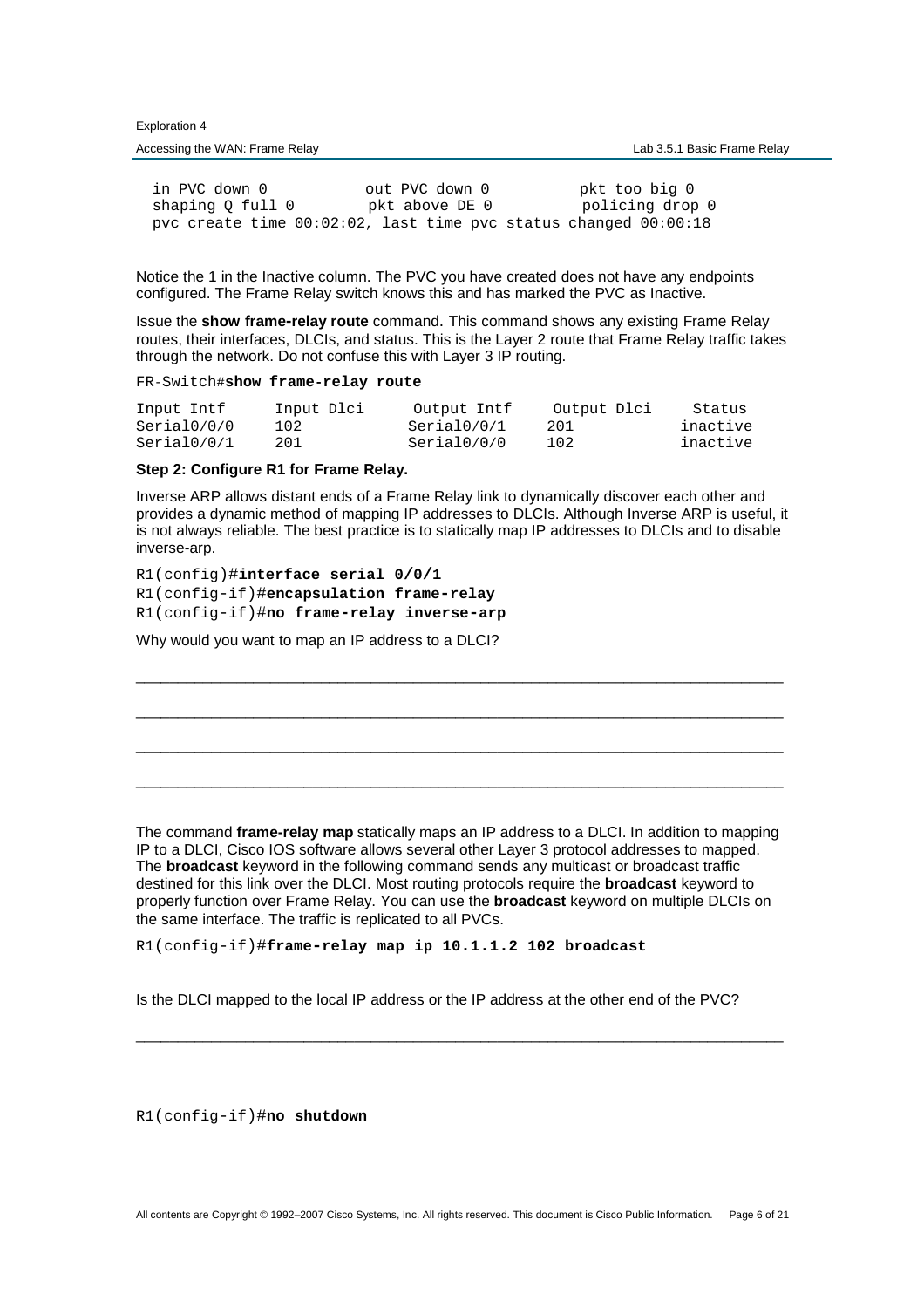Why is the **no shutdown** command used after the **no frame-relay inverse-arp** command?

\_\_\_\_\_\_\_\_\_\_\_\_\_\_\_\_\_\_\_\_\_\_\_\_\_\_\_\_\_\_\_\_\_\_\_\_\_\_\_\_\_\_\_\_\_\_\_\_\_\_\_\_\_\_\_\_\_\_\_\_\_\_\_\_\_\_\_\_\_\_\_\_\_

\_\_\_\_\_\_\_\_\_\_\_\_\_\_\_\_\_\_\_\_\_\_\_\_\_\_\_\_\_\_\_\_\_\_\_\_\_\_\_\_\_\_\_\_\_\_\_\_\_\_\_\_\_\_\_\_\_\_\_\_\_\_\_\_\_\_\_\_\_\_\_\_\_

\_\_\_\_\_\_\_\_\_\_\_\_\_\_\_\_\_\_\_\_\_\_\_\_\_\_\_\_\_\_\_\_\_\_\_\_\_\_\_\_\_\_\_\_\_\_\_\_\_\_\_\_\_\_\_\_\_\_\_\_\_\_\_\_\_\_\_\_\_\_\_\_\_

\_\_\_\_\_\_\_\_\_\_\_\_\_\_\_\_\_\_\_\_\_\_\_\_\_\_\_\_\_\_\_\_\_\_\_\_\_\_\_\_\_\_\_\_\_\_\_\_\_\_\_\_\_\_\_\_\_\_\_\_\_\_\_\_\_\_\_\_\_\_\_\_\_

**Step 3: Configure R2 for Frame Relay.** 

R2(config)#**interface serial 0/0/1** R2(config-if)#**encapsulation frame-relay** R2(config-if)#**no frame-relay inverse-arp** R2(config-if)#**frame-relay map ip 10.1.1.1 201 broadcast**  R2(config-if)#**no shutdown**

At this point, you receive messages indicating that the interfaces have come up and that EIGRP neighbor adjacency has been established.

R1#\*Sep 9 17:05:08.771: %DUAL-5-NBRCHANGE: IP-EIGRP(0) 1: Neighbor 10.1.1.2 (Serial0/0/1) is up: new adjacency

R2#\*Sep 9 17:05:47.691: %DUAL-5-NBRCHANGE: IP-EIGRP(0) 1: Neighbor 10.1.1.1 (Serial0/0/1) is up: new adjacency

The **show ip route** command shows complete routing tables.

### **R1:**

#### R1#**show ip route**

Codes: C - connected, S - static, R - RIP, M - mobile, B - BGP D - EIGRP, EX - EIGRP external, O - OSPF, IA - OSPF inter area N1 - OSPF NSSA external type 1, N2 - OSPF NSSA external type 2 E1 - OSPF external type 1, E2 - OSPF external type 2 i - IS-IS, su - IS-IS summary, L1 - IS-IS level-1, L2 - IS-IS level-2 ia - IS-IS inter area, \* - candidate default, U - per-user static route o - ODR, P - periodic downloaded static route Gateway of last resort is not set

C 192.168.10.0/24 is directly connected, FastEthernet0/0 D 209.165.200.0/24 [90/20640000] via 10.1.1.2, 00:00:07, Serial0/0/1 10.0.0.0/30 is subnetted, 1 subnets

# C 10.1.1.0 is directly connected, Serial0/0/1

#### **R2:**

#### R2#**show ip route**

Codes: C - connected, S - static, R - RIP, M - mobile, B - BGP D - EIGRP, EX - EIGRP external, O - OSPF, IA - OSPF inter area N1 - OSPF NSSA external type 1, N2 - OSPF NSSA external type 2 E1 - OSPF external type 1, E2 - OSPF external type 2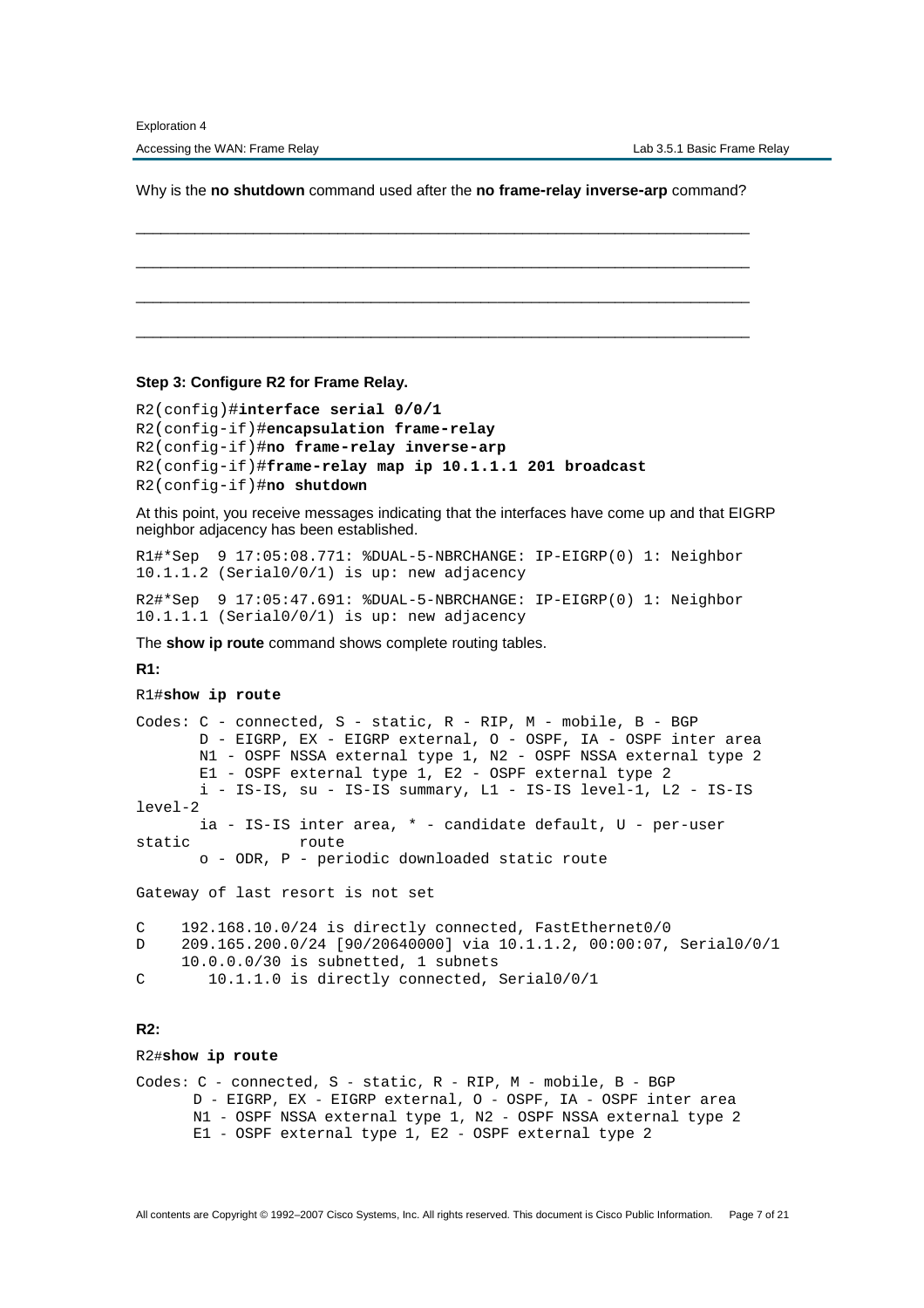Accessing the WAN: Frame Relay **Lab 3.5.1 Basic Frame Relay** Lab 3.5.1 Basic Frame Relay

 i - IS-IS, su - IS-IS summary, L1 - IS-IS level-1, L2 - IS-IS level-2 ia - IS-IS inter area, \* - candidate default, U - per-user static route o - ODR, P - periodic downloaded static route Gateway of last resort is not set D 192.168.10.0/24 [90/20514560] via 10.1.1.1, 00:26:03, Serial0/0/1 209.165.200.0/27 is subnetted, 1 subnets C 209.165.200.224 is directly connected, Loopback0 10.0.0.0/30 is subnetted, 1 subnets C 10.1.1.0 is directly connected, Serial0/0/1

# **Task 4: Verify the Configuration**

You should now be able to ping from R1 to R2. It may take several seconds after bringing up the interfaces for the PVC to become active. You can also see EIGRP routes for each router.

#### **Step 1: Ping R1 and R2.**

Ensure that you can ping router R2 from router R1.

R1#**ping 10.1.1.2**

```
Type escape sequence to abort. 
Sending 5, 100-byte ICMP Echos to 10.1.1.2, timeout is 2 seconds: 
!!!!! 
Success rate is 100 percent (5/5), round-trip min/avg/max = 28/29/32
ms
R2#ping 10.1.1.1
Type escape sequence to abort. 
Sending 5, 100-byte ICMP Echos to 10.1.1.1, timeout is 2 seconds: 
!!!!! 
Success rate is 100 percent (5/5), round-trip min/avg/max = 28/29/32ms
```
### **Step 2: Get PVC information.**

The **show frame-relay pvc** command displays information on all PVCs configured on the router. The output also includes the associated DLCI.

# **R1:**

#### R1#**show frame-relay pvc**

PVC Statistics for interface Serial0/0/1 (Frame Relay DTE)

| Local<br>Switched<br>Unused | Active | Inactive | Deleted | Static |
|-----------------------------|--------|----------|---------|--------|
| Serial0/0/1                 |        |          |         |        |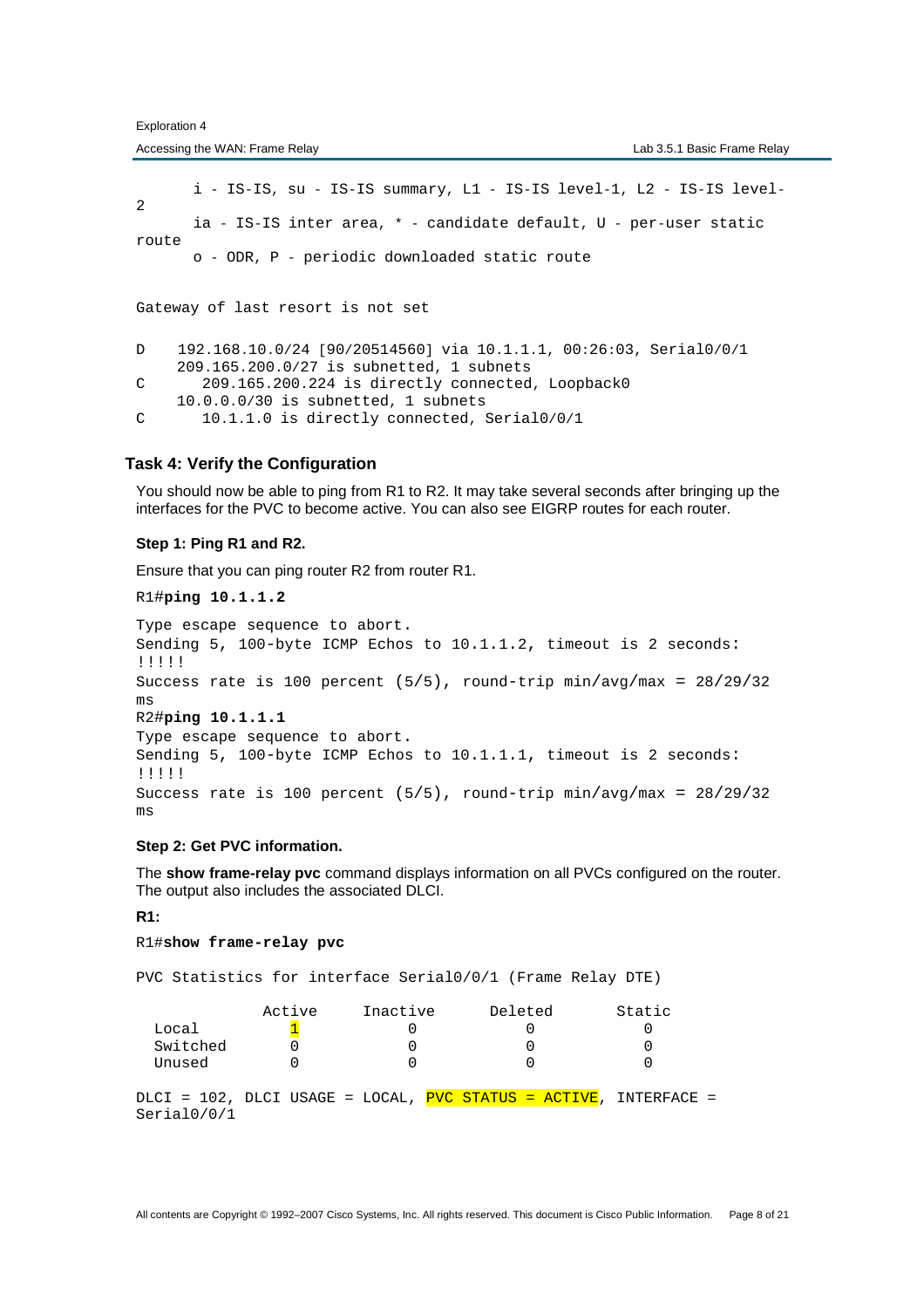input pkts 5 output pkts 5 in bytes 520 out bytes 520 dropped pkts 0 in pkts dropped 0 out bytes 520 dropped pkts 0 in pkts dropped 0<br>out pkts dropped 0 out bytes dropped 0 in FECN pkts 0 in BECN pkts 0 out FECN pkts 0 out BECN pkts 0 in DE pkts 0 out DE pkts 0 out bcast pkts 0 out bcast bytes 0 5 minute input rate 0 bits/sec, 0 packets/sec 5 minute output rate 0 bits/sec, 0 packets/sec pvc create time 10:26:41, last time pvc status changed 00:01:04

### **R2:**

#### R2#**show frame-relay pvc**

PVC Statistics for interface Serial0/0/1 (Frame Relay DTE)

|          | Active | Inactive | Deleted | Static |
|----------|--------|----------|---------|--------|
| Local    |        |          |         |        |
| Switched |        |          |         |        |
| Unused   |        |          |         |        |

DLCI = 201, DLCI USAGE = LOCAL, PVC STATUS = ACTIVE, INTERFACE = Serial0/0/1

| input pkts 5                                                         | output pkts 5       | in bytes 520      |
|----------------------------------------------------------------------|---------------------|-------------------|
| out bytes 520                                                        | dropped pkts 0      | in pkts dropped 0 |
| out pkts dropped 0                                                   | out bytes dropped 0 |                   |
| in FECN pkts 0                                                       | in BECN pkts 0      | out FECN pkts 0   |
| out BECN pkts 0                                                      | in DE pkts 0        | out DE pkts 0     |
| out beast pkts 0                                                     | out bcast bytes 0   |                   |
| 5 minute input rate 0 bits/sec, 0 packets/sec                        |                     |                   |
| 5 minute output rate 0 bits/sec, 0 packets/sec                       |                     |                   |
| pvc create time $10:25:31$ , last time pvc status changed $00:00:00$ |                     |                   |

# **FR Switch:**

#### FR-Switch#**show frame-relay pvc**

PVC Statistics for interface Serial0/0/0 (Frame Relay DCE)

|          | Active | Inactive | Deleted | Static |
|----------|--------|----------|---------|--------|
| Local    |        |          |         |        |
| Switched |        |          |         |        |
| Unused   |        |          |         |        |

DLCI = 102, DLCI USAGE = SWITCHED, PVC STATUS = ACTIVE, INTERFACE = Serial0/0/0

| output pkts 0                                   | in bytes 0        |
|-------------------------------------------------|-------------------|
| dropped pkts 0                                  | in pkts dropped 0 |
| out bytes dropped 0                             |                   |
| in BECN pkts 0                                  | out FECN pkts 0   |
| in DE pkts 0                                    | out DE pkts 0     |
| out beast bytes 0                               |                   |
| 30 second input rate 0 bits/sec, 0 packets/sec  |                   |
| 30 second output rate 0 bits/sec, 0 packets/sec |                   |
|                                                 |                   |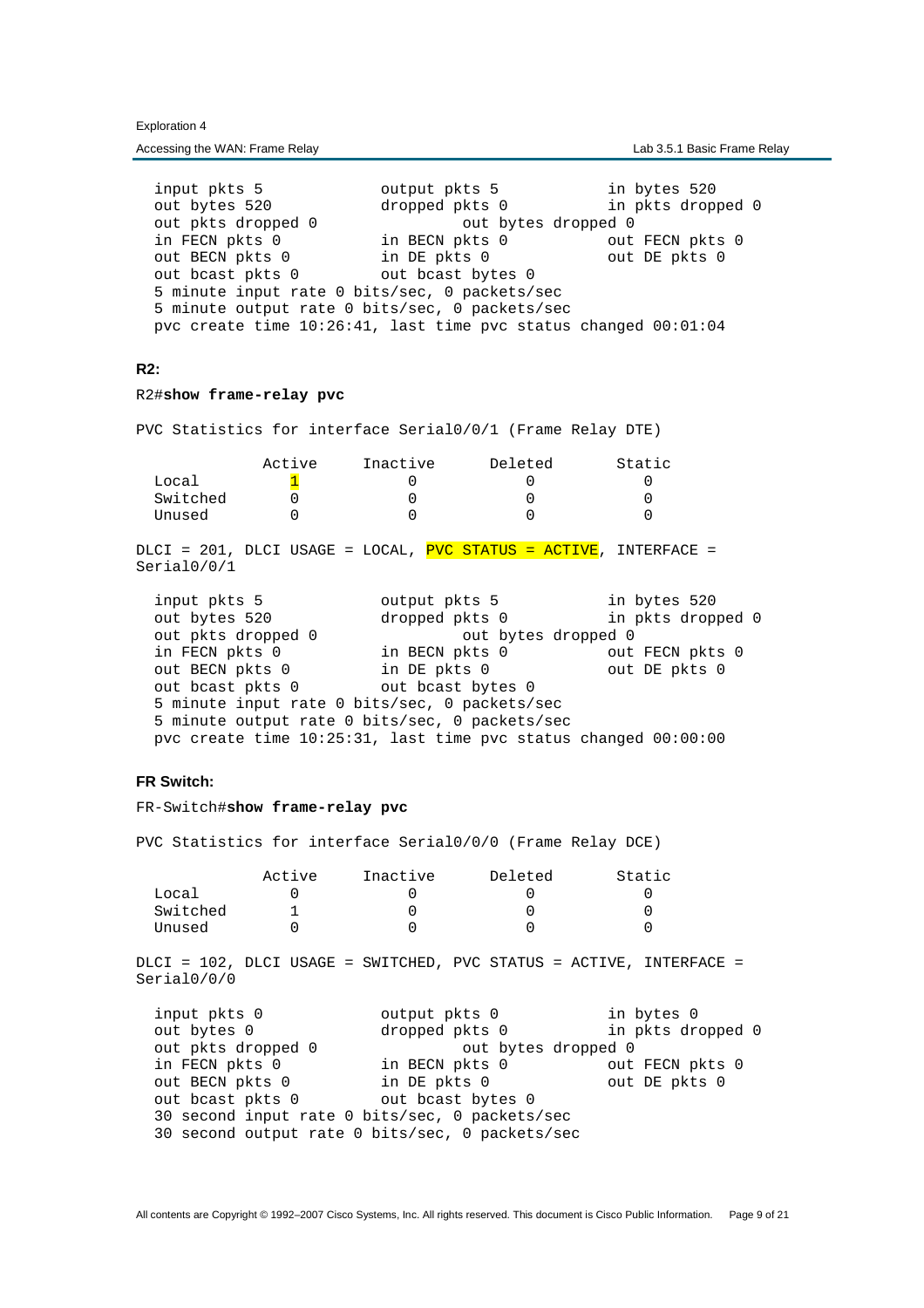Accessing the WAN: Frame Relay **Lab 3.5.1 Basic Frame Relay** Lab 3.5.1 Basic Frame Relay

 switched pkts 0 Detailed packet drop counters: no out intf 0 out intf down 0 no out PVC 0 in PVC down 0 out PVC down 0 pkt too big 0 shaping Q full 0 pkt above DE 0 policing drop 0 pvc create time 10:28:31, last time pvc status changed 00:03:57 PVC Statistics for interface Serial0/0/1 (Frame Relay DCE) Active Inactive Deleted Static Local 0 0 0 0 0  $\begin{array}{ccccccc}\n\text{Switched} & & 1 & & 0 & & 0 & & 0 \\
\text{Unused} & & 0 & & 0 & & 0 & & 0\n\end{array}$ Unused  $0$  0 0 0 DLCI = 201, DLCI USAGE = SWITCHED, PVC STATUS = ACTIVE, INTERFACE = Serial0/0/1 input pkts 0 output pkts 0 in bytes 0 out bytes 0 dropped pkts 0 in pkts dropped 0 out put pkts 0 out bytes 0 out bytes 0 out bytes dropped 0 out bytes dropped 0 out bytes dropped 0 out bytes dropped 0 out  $\frac{1}{2}$  out BECN pkts 0 out  $\frac{1}{2}$  out  $\frac{1}{2}$  out  $\frac{1}{2}$  out  $\frac{1}{2}$  out  $\frac{1}{2}$  out in BECN pkts 0 out FECN pkts 0 out BECN pkts 0 in DE pkts 0 out DE pkts 0 out bcast pkts 0 out bcast bytes 0 30 second input rate 0 bits/sec, 0 packets/sec 30 second output rate 0 bits/sec, 0 packets/sec switched pkts 0 Detailed packet drop counters: no out intf 0 out intf down 0 no out PVC 0 in PVC down 0 out PVC down 0 pkt too big 0<br>shaping Q full 0 pkt above DE 0 policing drop shaping Q full 0 pkt above DE 0 policing drop 0 pvc create time 10:27:00, last time pvc status changed 00:04:03

### **Step 3: Verify Frame Relay mappings.**

The **show frame-relay map** command displays information on the static and dynamic mappings of Layer 3 addresses to DLCIs. Because Inverse ARP has been turned off, there are only static maps.

# **R1:**

```
R1#show frame-relay map 
Serial0/0/1 (up): ip 10.1.1.2 dlci 102(0x66,0x1860), static, 
               CISCO, status defined, active
```
## **R2:**

R2#**show frame-relay map** Serial0/0/1 (up): ip 10.1.1.1 dlci 201(0xC9,0x3090), static, CISCO, status defined, active

# **FR Switch:**

FR Switch acts as a Layer 2 device, so there is no need to map Layer 3 addresses to Layer 2 DLCIs.

# **Step 4: Debug the Frame Relay LMI.**

What purpose does the LMI serve in a Frame Relay network?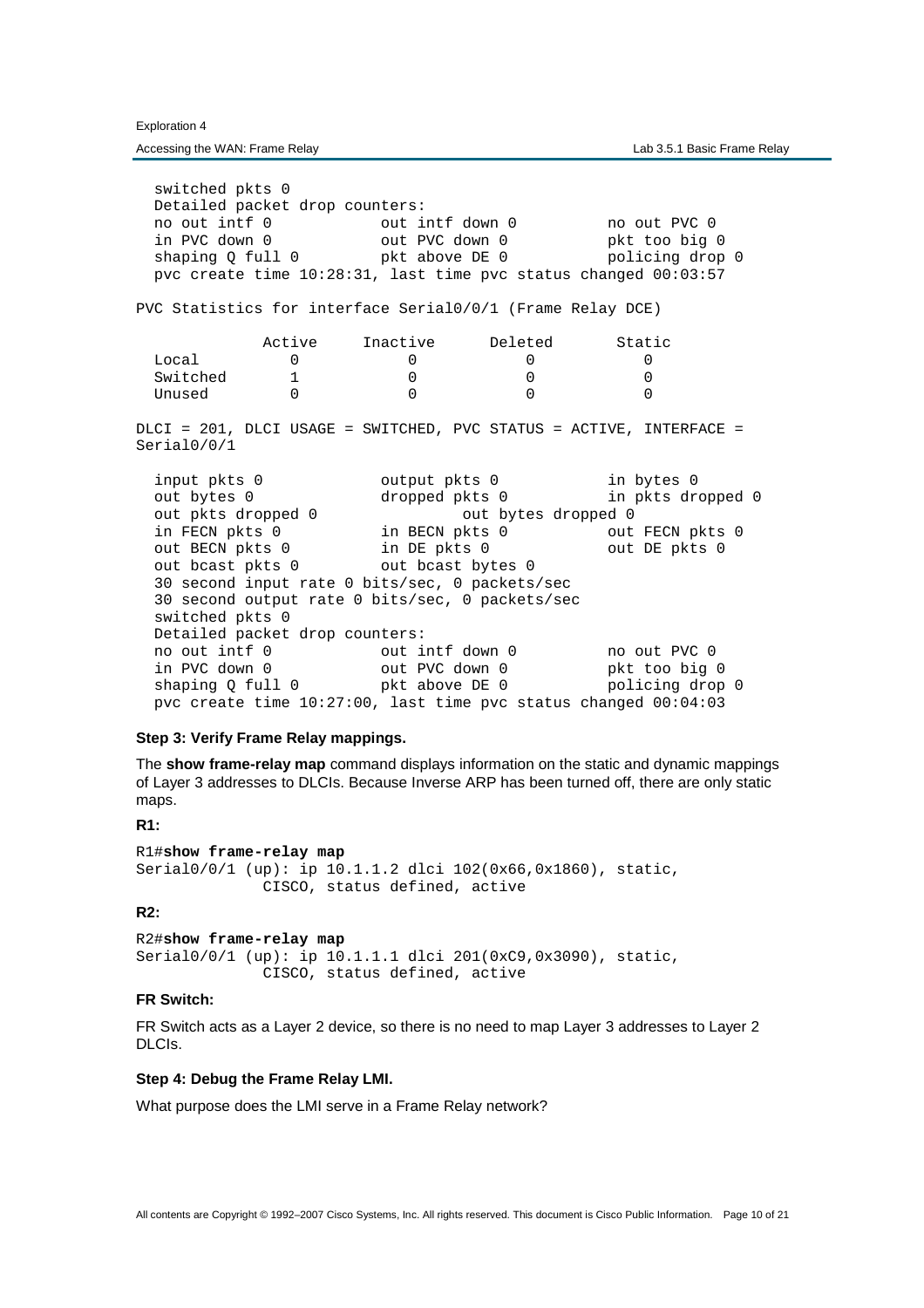What are the three different types of LMI?

What DLCI does the LMI operate on?

Issue the **debug frame-relay lmi** command. The output gives detailed information on all LMI data. Keepalives are sent every 10 seconds, so you may have to wait until you see any output.

\_\_\_\_\_\_\_\_\_\_\_\_\_\_\_\_\_\_\_\_\_\_\_\_\_\_\_\_\_\_\_\_\_\_\_\_\_\_\_\_\_\_\_\_\_\_\_\_\_\_\_\_\_\_\_\_\_\_\_\_\_\_\_\_\_\_\_\_\_\_\_\_\_\_\_\_\_

\_\_\_\_\_\_\_\_\_\_\_\_\_\_\_\_\_\_\_\_\_\_\_\_\_\_\_\_\_\_\_\_\_\_\_\_\_\_\_\_\_\_\_\_\_\_\_\_\_\_\_\_\_\_\_\_\_\_\_\_\_\_\_\_\_\_\_\_\_\_\_\_\_\_\_\_\_

\_\_\_\_\_\_\_\_\_\_\_\_\_\_\_\_\_\_\_\_\_\_\_\_\_\_\_\_\_\_\_\_\_\_\_\_\_\_\_\_\_\_\_\_\_\_\_\_\_\_\_\_\_\_\_\_\_\_\_\_\_\_\_\_\_\_\_\_\_\_\_\_\_\_\_\_\_

\_\_\_\_\_\_\_\_\_\_\_\_\_\_\_\_\_\_\_\_\_\_\_\_\_\_\_\_\_\_\_\_\_\_\_\_\_\_\_\_\_\_\_\_\_\_\_\_\_\_\_\_\_\_\_\_\_\_\_\_\_\_\_\_\_\_\_\_\_\_\_\_\_\_\_\_\_

\_\_\_\_\_\_\_\_\_\_\_\_\_\_\_\_\_\_\_\_\_\_\_\_\_\_\_\_\_\_\_\_\_\_\_\_\_\_\_\_\_\_\_\_\_\_\_\_\_\_\_\_\_\_\_\_\_\_\_\_\_\_\_\_\_\_\_\_\_\_\_\_\_\_\_\_\_

\_\_\_\_\_\_\_\_\_\_\_\_\_\_\_\_\_\_\_\_\_\_\_\_\_\_\_\_\_\_\_\_\_\_\_\_\_\_\_\_\_\_\_\_\_\_\_\_\_\_\_\_\_\_\_\_\_\_\_\_\_\_\_\_\_\_\_\_\_\_\_\_\_\_\_\_\_

The debug output shows two LMI packets: the first outgoing, the second incoming.

```
R1#debug frame-relay lmi
Frame Relay LMI debugging is on
Displaying all Frame Relay LMI data
R1# 
*Aug 24 06:19:15.920: Serial0/0/1(out): StEnq, myseq 196, yourseen
195, DTE up
*Aug 24 06:19:15.920: datagramstart = 0xE73F24F4, datagramsize = 13
*Aug 24 06:19:15.920: FR encap = 0xFCF10309
*Aug 24 06:19:15.920: 00 75 01 01 00 03 02 C4 C3
*Aug 24 06:19:15.920: 
*Aug 24 06:19:15.924: Serial0/0/1(in): Status, myseq 196, pak size 21
*Aug 24 06:19:15.924: RT IE 1, length 1, type 0
*Aug 24 06:19:15.924: KA IE 3, length 2, yourseq 196, myseq 196
*Aug 24 06:19:15.924: PVC IE 0x7 , length 0x6 , dlci 102, status 0x2
, bw 0
R1#undebug all
Port Statistics for unclassified packets is not turned on.
```
All possible debugging has been turned off

Notice that the output shows an outgoing LMI packet with a sequence number of 196. The last LMI message received from the FR Switch had sequence number 195.

\*Aug 24 06:19:15.920: Serial0/0/1(out): StEnq, myseq 196, yourseen  $195$ , DTE up

This line indicates an incoming LMI message from the FR Switch to R1 with sequence number 196.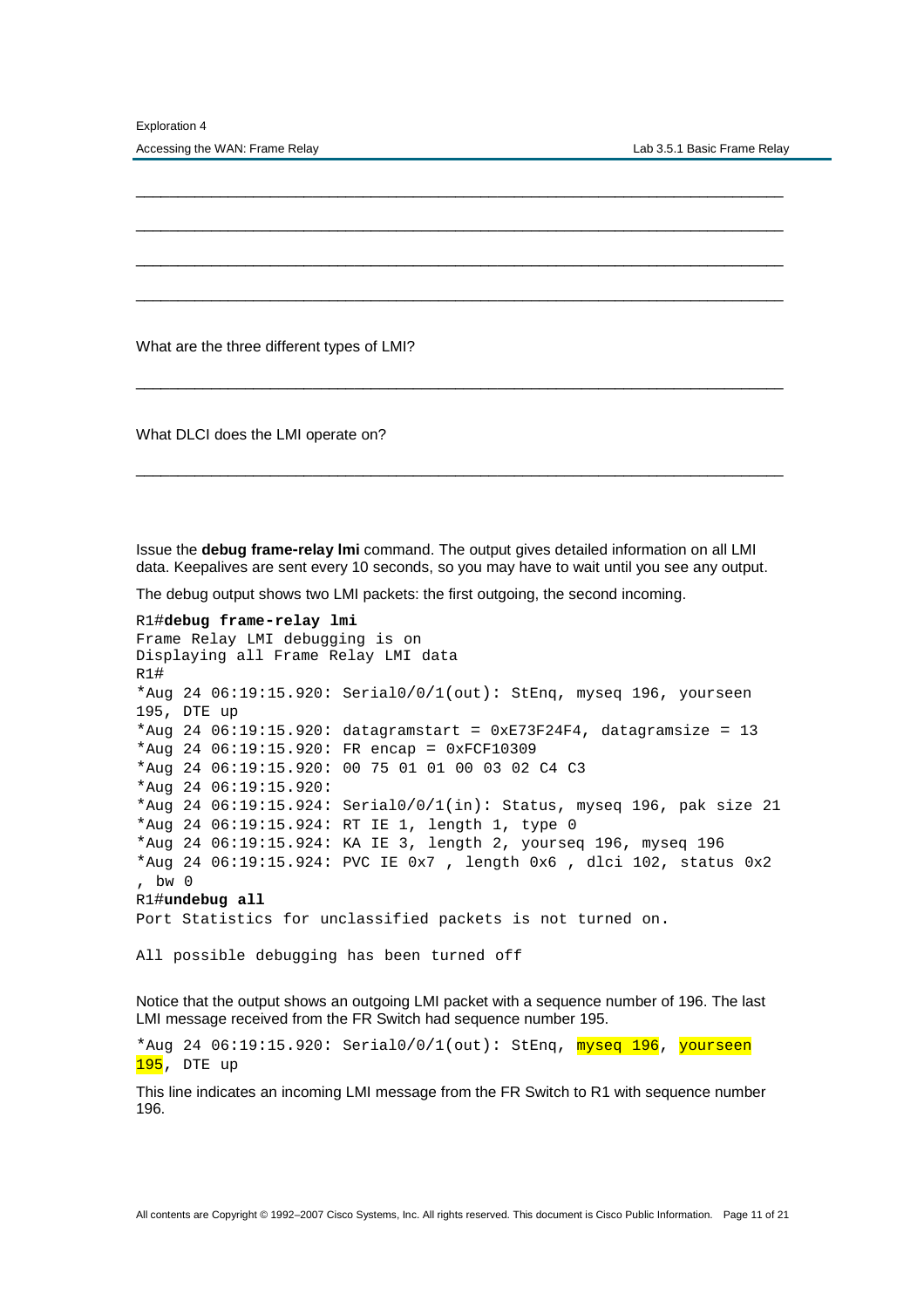\*Aug 24 06:19:15.924: Serial0/0/1(in): Status, myseq 196, pak size 21

FR Switch sent this as sequence number 196 (myseq), and the last LMI message received by the FR-Switch from R1 had sequence number 196 (yourseq).

\*Aug 24 06:19:15.924: KA IE 3, length 2, yourseq 196, myseq 196

DLCI 102 is the only DLCI on this link, and it is currently active.

\*Aug 24 06:19:15.924: PVC IE 0x7 , length 0x6 , dlci 102, status 0x2 , bw 0

# **Task 4: Troubleshooting Frame Relay.**

A variety of tools are available for troubleshooting Frame Relay connectivity issues. To learn about troubleshooting, you will break the Frame Relay connection established earlier and then reestablish it.

#### **Step 1: Remove the frame map from R1.**

```
R1#configure terminal
Enter configuration commands, one per line. End with CNTL/Z. 
R1(config)#interface serial0/0/1
R1(config-if)#encapsulation frame-relay
R1(config-if)#no frame-relay map ip 10.1.1.2 102 broadcast
```
Now that you have removed the frame map statement from R1, try to ping router R1 from router R2. You will get no response.

### R2#**ping 10.1.1.1**

Type escape sequence to abort. Sending 5, 100-byte ICMP Echos to 10.1.1.1, timeout is 2 seconds: ..... Success rate is 0 percent (0/5)

Additionally, you should get console messages reporting the EIGRP adjacency going up and down.

 $R1$ (config-if)#\*Sep 9 17:28:36.579: %DUAL-5-NBRCHANGE: IP-EIGRP(0) 1: Neighbor  $10.1.1.2$  (Serial0/0/1) is  $down$ : Interface Goodbye received

R1(config-if)#\*Sep 9 17:29:32.583: %DUAL-5-NBRCHANGE: IP-EIGRP(0) 1: Neighbor 10.1.1.2 (Serial0/0/1) is up: new adjacency

R1(config-if)#\*Sep 9 17:32:37.095: %DUAL-5-NBRCHANGE: IP-EIGRP(0) 1: Neighbor 10.1.1.2 (Serial0/0/1) is down: retry limit exceeded

R2#\*Sep 9 17:29:15.359: %DUAL-5-NBRCHANGE: IP-EIGRP(0) 1: Neighbor 10.1.1.1 (Serial0/0/1) is down: holding time expired

Issue the **debug ip icmp** command on R1:

R1#**debug ip icmp**

ICMP packet debugging is on

Now ping the serial interface of R1 again. The following debug message appears on R1:

#### R2#**ping 10.1.1.1**

Type escape sequence to abort.

Sending 5, 100-byte ICMP Echos to 10.1.1.1, timeout is 2 seconds: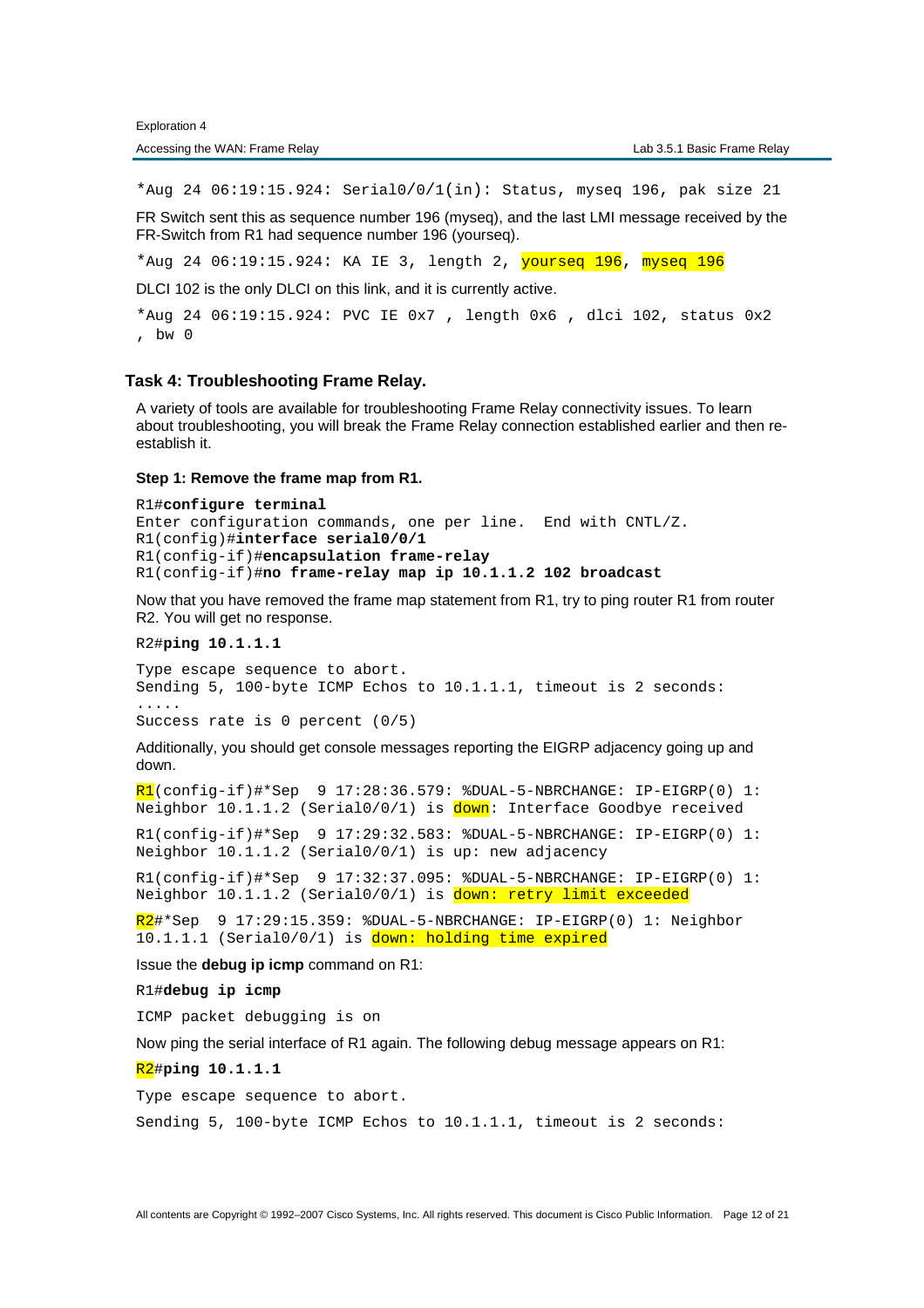.....

```
Success rate is 0 percent (0/5) 
R1#*Sep 9 17:42:13.415: ICMP: echo reply sent, src 10.1.1.1, dst 
10.1.1.2 
R1#*Sep 9 17:42:15.411: ICMP: echo reply sent, src 10.1.1.1, dst 
10.1.1.2 
R1#*Sep 9 17:42:17.411: ICMP: echo reply sent, src 10.1.1.1, dst 
10.1.1.2 
R1#*Sep 9 17:42:19.411: ICMP: echo reply sent, src 10.1.1.1, dst 
10.1.1.2 
R1#*Sep 9 17:42:21.411: ICMP: echo reply sent, src 10.1.1.1, dst 
10.1.1.2
```
As is shown by this debug message, the ICMP packet from R2 is reaching R1. Why does the ping fail?

Issuing the **show frame-relay map** command returns a blank line.

```
R1#show frame-relay map
```
R1#

Turn off all debugging with the **undebug all** command, and re-apply the **frame-relay map ip** command but without using the **broadcast** keyword.

\_\_\_\_\_\_\_\_\_\_\_\_\_\_\_\_\_\_\_\_\_\_\_\_\_\_\_\_\_\_\_\_\_\_\_\_\_\_\_\_\_\_\_\_\_\_\_\_\_\_\_\_\_\_\_\_\_\_\_\_\_\_\_\_\_\_\_\_\_\_\_\_\_\_\_\_\_

\_\_\_\_\_\_\_\_\_\_\_\_\_\_\_\_\_\_\_\_\_\_\_\_\_\_\_\_\_\_\_\_\_\_\_\_\_\_\_\_\_\_\_\_\_\_\_\_\_\_\_\_\_\_\_\_\_\_\_\_\_\_\_\_\_\_\_\_\_\_\_\_\_\_\_\_\_

#### R1#**undebug all**

Port Statistics for unclassified packets is not turned on.

All possible debugging has been turned off

R1#**configure terminal**

Enter configuration commands, one per line. End with CNTL/Z. R1(config)#**interface serial0/0/1** R1(config-if)#**encapsulation frame-relay** R1(config-if)#**frame-relay map ip 10.1.1.2 102**  R2#**ping 10.1.1.1**

Type escape sequence to abort. Sending 5, 100-byte ICMP Echos to 10.1.1.1, timeout is 2 seconds: !!!!! Success rate is 100 percent (5/5), round-trip min/avg/max = 40/41/44 ms

Notice that while pings are successful, the EIGRP adjacency continues to "flap" (go up and down).

```
R1(config-if)#*Sep 9 17:47:58.375: %DUAL-5-NBRCHANGE: IP-EIGRP(0) 1: 
Neighbor 10.1.1.2 (Serial0/0/1) is up: new adjacency
```
R1(config-if)#\*Sep 9 17:51:02.887: %DUAL-5-NBRCHANGE: IP-EIGRP(0) 1: Neighbor 10.1.1.2 (Serial0/0/1) is down: retry limit exceeded

```
R1(config-if)#*Sep 9 17:51:33.175: %DUAL-5-NBRCHANGE: IP-EIGRP(0) 1: 
Neighbor 10.1.1.2 (Serial0/0/1) is up: new adjacency
```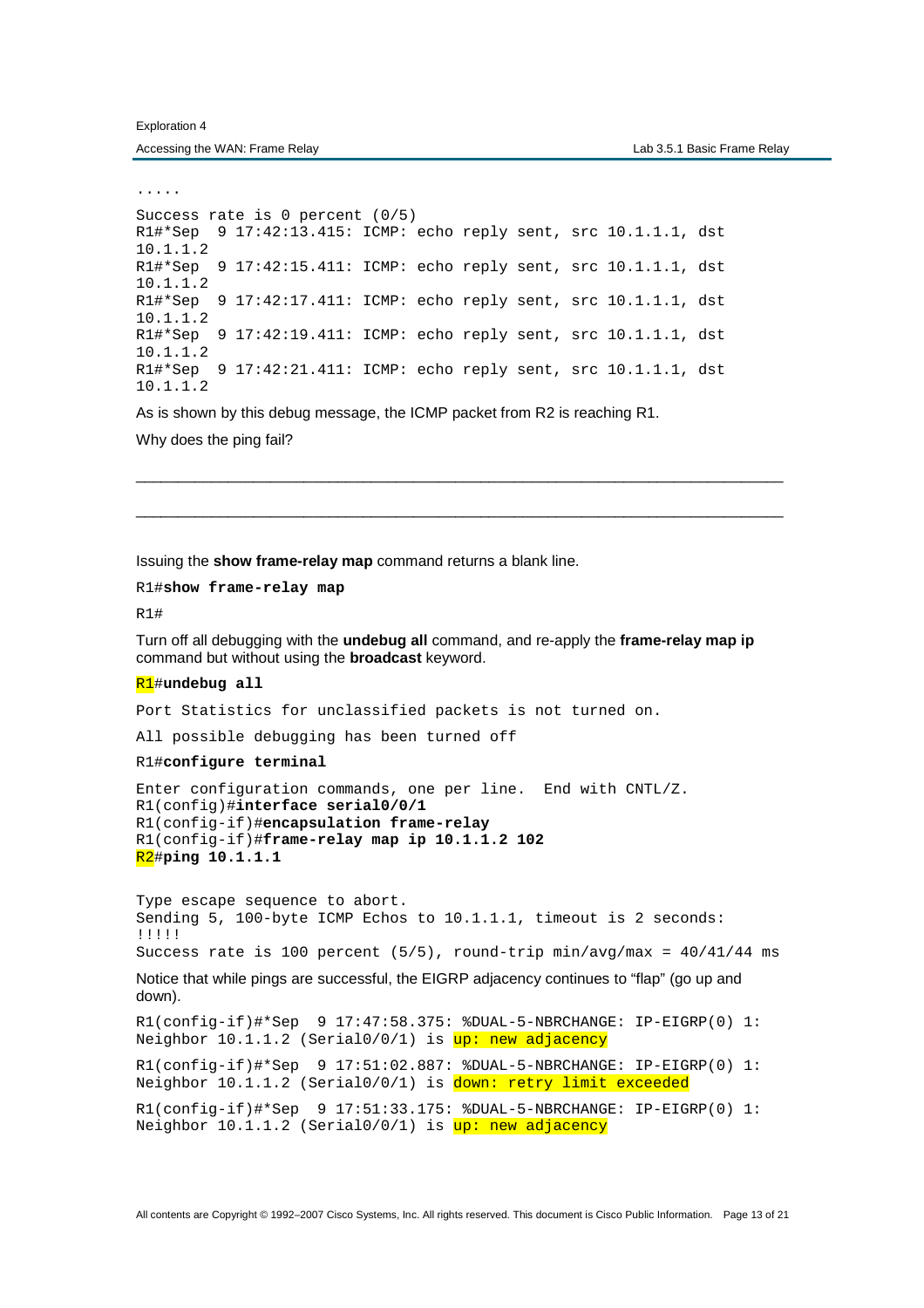R1(config-if)#\*Sep 9 17:54:37.687: %DUAL-5-NBRCHANGE: IP-EIGRP(0) 1: Neighbor 10.1.1.2 (Serial0/0/1) is down: retry limit exceeded

\_\_\_\_\_\_\_\_\_\_\_\_\_\_\_\_\_\_\_\_\_\_\_\_\_\_\_\_\_\_\_\_\_\_\_\_\_\_\_\_\_\_\_\_\_\_\_\_\_\_\_\_\_\_\_\_\_\_\_\_\_\_\_\_\_\_\_\_\_\_\_\_\_\_\_\_\_

\_\_\_\_\_\_\_\_\_\_\_\_\_\_\_\_\_\_\_\_\_\_\_\_\_\_\_\_\_\_\_\_\_\_\_\_\_\_\_\_\_\_\_\_\_\_\_\_\_\_\_\_\_\_\_\_\_\_\_\_\_\_\_\_\_\_\_\_\_\_\_\_\_\_\_\_\_

Why does the EIGRP adjacency continue to flap?

Replace the Frame Relay map statement and include the **broadcast** keyword this time. Verify that the full routing table is restored and that you have full end-to-end connectivity.

### R1#**configure terminal**

```
Enter configuration commands, one per line. End with CNTL/Z. 
R1(config)#interface serial0/0/1
R1(config-if)#encapsulation frame-relay
R1(config-if)#frame-relay map ip 10.1.1.2 102 broadcast
```
R1#**show ip route**

Codes: C - connected, S - static, R - RIP, M - mobile, B - BGP D - EIGRP, EX - EIGRP external, O - OSPF, IA - OSPF inter area N1 - OSPF NSSA external type 1, N2 - OSPF NSSA external type 2 E1 - OSPF external type 1, E2 - OSPF external type 2 i - IS-IS, su - IS-IS summary, L1 - IS-IS level-1, L2 - IS-IS  $lenP-2$  ia - IS-IS inter area, \* - candidate default, U - per-user static route o - ODR, P - periodic downloaded static route Gateway of last resort is not set C 192.168.10.0/24 is directly connected, FastEthernet0/0 209.165.200.0/27 is subnetted, 1 subnets D 209.165.200.224 [90/20640000] via 10.1.1.2, 00:00:05, Serial0/0/1 10.0.0.0/30 is subnetted, 1 subnets C 10.1.1.0 is directly connected, Serial0/0/1

**Step 2: Change the Frame Relay encapsulation type.** 

Cisco IOS software supports two types of Frame Relay encapsulation: the default Cisco encapsulation and the standards-based IETF encapsulation. Change the Frame Relay encapsulation on serial0/0/1 on R2 to IETF.

R2(config-if)#**encapsulation frame-relay ietf**

Notice that the interface does not go down. You might be surprised by this. Cisco routers can correctly interpret Frame Relay frames that use either the default Cisco Frame Relay encapsulation or the IETF standard Frame Relay encapsulation. If your network is composed entirely of Cisco routers, then it does not make any difference whether you use the default Cisco Frame Relay encapsulation or the IETF standard. Cisco routers understand both types of incoming frames. However, if you have routers from different vendors using Frame Relay, then the IETF standard must be used. The command **encapsulation frame-relay ietf**  forces the Cisco router to encapsulate its outgoing frames using the IETF standard. This standard can be correctly understood by the router of another vendor.

R2#**show interface serial 0/0/1** Serial0/0/1 is up, line protocol is up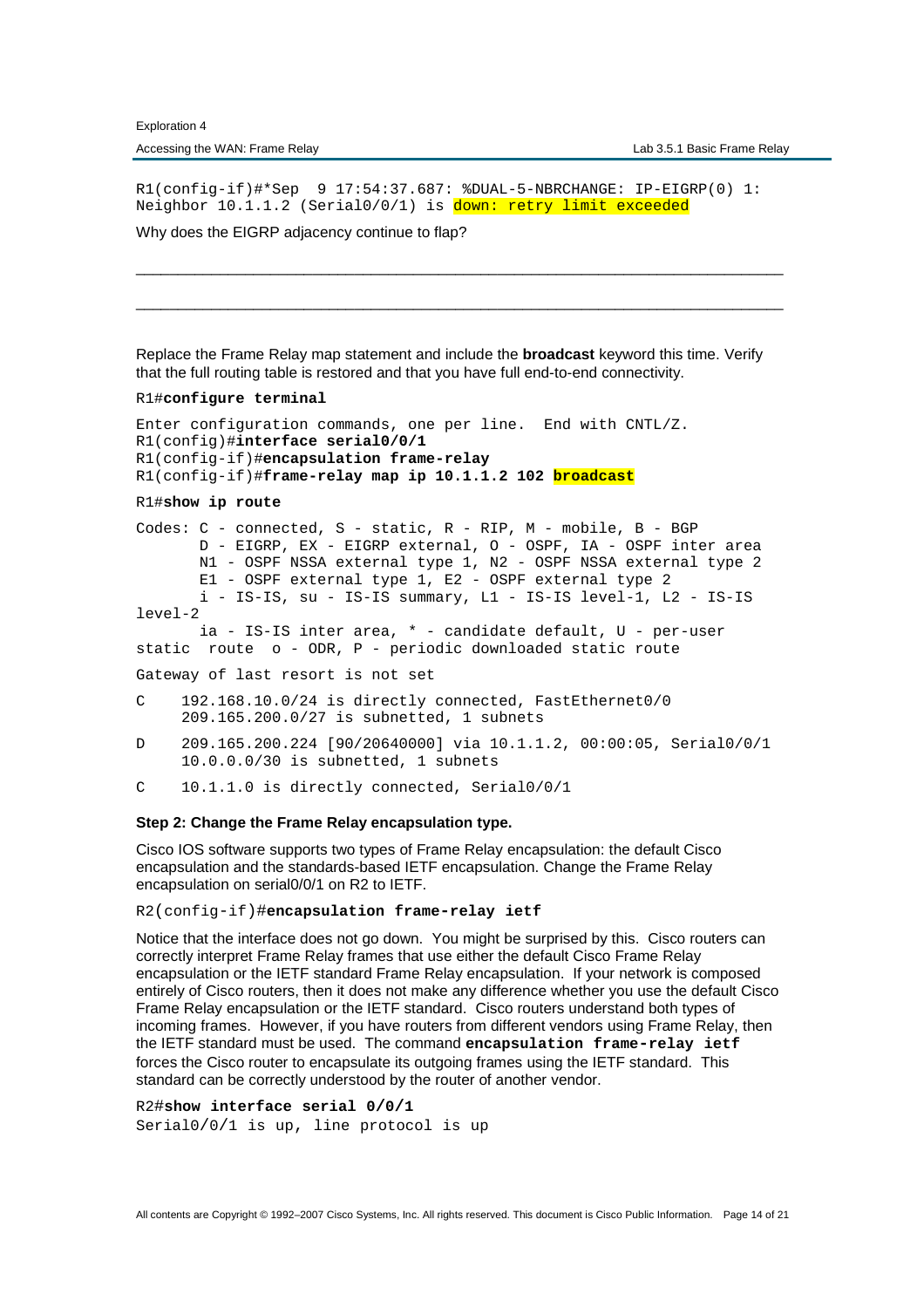Hardware is GT96K Serial Internet address is 10.1.1.2/30 MTU 1500 bytes, BW 128 Kbit, DLY 20000 usec, reliability 255/255, txload 1/255, rxload 1/255 Encapsulation FRAME-RELAY IETF, loopback not set

<output omitted>

FR-Switch#**show int s0/0/0** Serial0/0/0 is up, line protocol is up Hardware is GT96K Serial MTU 1500 bytes, BW 128 Kbit, DLY 20000 usec, reliability 255/255, txload 1/255, rxload 1/255 Encapsulation FRAME-RELAY, loopback not set

Note the difference in output between the two **show interface** commands. Also notice that the EIGRP adjacency is still up. Although FR Switch and R2 are using different encapsulation types, they are still passing traffic.

Change the encapsulation type back to the default:

R2(config-if)#**encapsulation frame-relay**

#### **Step 3: Change the LMI type.**

On R2, change the LMI type to ANSI.

R2#**configure terminal**

```
Enter configuration commands, one per line. End with CNTL/Z. 
R2(config)#interface serial 0/0/1
R2(config-if)#encapsulation frame-relay
R2(config-if)#frame-relay lmi-type ansi
R2(config-if)#^Z
R2#copy run start
Destination filename [startup-config]? 
Building configuration... 
[OK] 
*Sep 9 18:41:08.351: %LINEPROTO-5-UPDOWN: Line protocol on Interface 
Serial0/0/1, changed state to down
*Sep 9 18:41:08.351: %DUAL-5-NBRCHANGE: IP-EIGRP(0) 1: Neighbor 
10.1.1.1 (Serial0/0/1) is down: interface down
R2#show interface serial 0/0/1
Serial0/0/1 is up, line protocol is down
R2#show frame-relay lmi
LMI Statistics for interface Serial0/0/1 (Frame Relay DTE) LMI TYPE = 
ANST
   Invalid Unnumbered info 0 Invalid Prot Disc 0
   Invalid dummy Call Ref 0 Invalid Msg Type 0
   Invalid Status Message 0 Invalid Lock Shift 0
   Invalid Information ID 0 Invalid Report IE Len 0
   Invalid Report Request 0 Invalid Keep IE Len 0
   Num Status Enq. Sent 1391 Num Status msgs Rcvd 1382
  Num Update Status Rcvd 0 Num Status Timeouts 10
```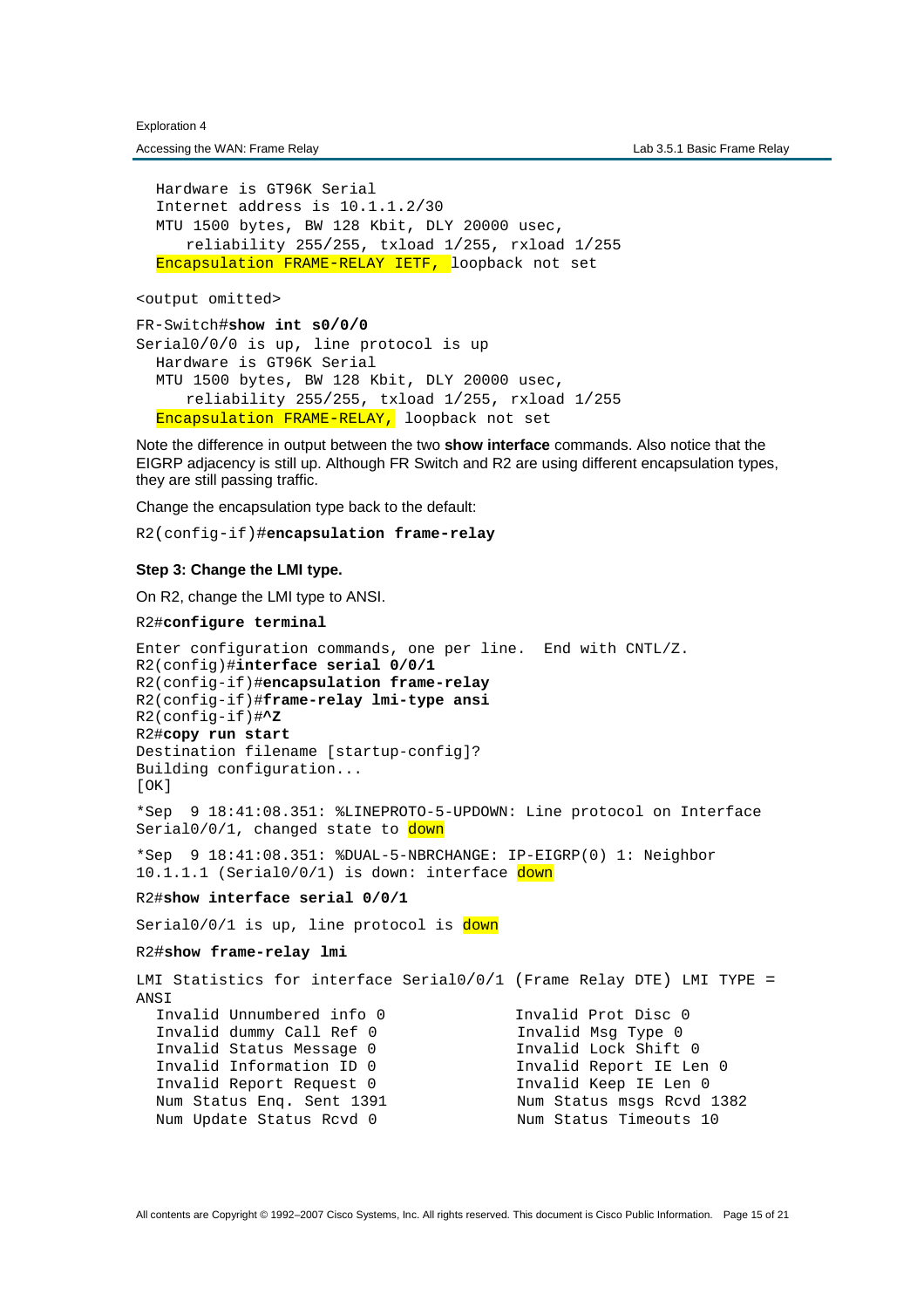|  | <b>Exploration 4</b> |  |
|--|----------------------|--|
|--|----------------------|--|

| Accessing the WAN: Frame Relay | Lab 3.5.1 Basic Frame Relay |
|--------------------------------|-----------------------------|

Last Full Status Req 00:00:27 Last Full Status Rcvd 00:00:27

If you continue issuing the **show frame-relay lmi** command, you will notice the highlighted times incrementing. When 60 seconds have passed, the interface changes its state to Up Down, because R2 and FR Switch are no longer exchanging keepalives or any other link-state information.

Issue the **debug frame-relay lmi** command. Notice that LMI packets are no longer showing up in pairs. While all outgoing LMI messages are logged, no incoming messages are shown. This is because R2 is expecting ANSI LMI, and FR Switch is sending Cisco LMI.

R2#**debug frame-relay lmi**

```
*Aug 25 04:34:25.774: Serial0/0/1(out): StEnq, myseq 20, yourseen 0,
DTE down
*Aug 25 04:34:25.774: datagramstart = 0 \timesE73F2634, datagramsize = 14
*Aug 25 04:34:25.774: FR encap = 0x00010308*Aug 25 04:34:25.774: 00 75 95 01 01 00 03 02 14 00
*Aug 25 04:34:25.774:
```
Leave debugging on and restore the LMI type to Cisco on R2.

```
R2(config-if)#frame-relay lmi-type cisco
*Aug 25 04:42:45.774: Serial0/0/1(out): StEnq, myseq 2, yourseen 1, DTE
down 
*Aug 25 04:42:45.774: datagramstart = 0 \times E7000DB4, datagramsize = 13
*Aug 25 04:42:45.774: FR encap = 0xFCF10309 
*Aug 25 04:42:45.774: 00 75 01 01 01 03 02 02 01 
*Aug 25 04:42:45.774: 
*Aug 25 04:42:45.778: Serial0/0/1(in): Status, myseq 2, pak size 21 
*Aug 25 04:42:45.778: RT IE 1, length 1, type 0 
*Aug 25 04:42:45.778: KA IE 3, length 2, yourseq 2 , myseq 2 
*Aug 25 04:42:45.778: PVC IE 0x7 , length 0x6 , dlci 201, status 0x2 , 
bw 0 
*Aug 25 04:42:55.774: Serial0/0/1(out): StEng, myseq 3, yourseen 2, DTE
up 
*Aug 25 04:42:55.774: datagramstart = 0xE7001614, datagramsize = 13
*Aug 25 04:42:55.774: FR encap = 0xFCF10309 
*Aug 25 04:42:55.774: 00 75 01 01 01 03 02 03 02 
*Aug 25 04:42:55.774: 
*Aug 25 04:42:55.778: Serial0/0/1(in): Status, myseq 3, pak size 21 
*Aug 25 04:42:55.778: RT IE 1, length 1, type 0 
*Aug 25 04:42:55.778: KA IE 3, length 2, yourseq 1 , myseq 3 
*Aug 25 04:42:55.778: PVC IE 0x7 , length 0x6 , dlci 201, status 0x2 , 
bw 0 
*Aug 25 04:42:56.774: %LINEPROTO-5-UPDOWN: Line protocol on Interface 
Serial0/0/1, changed state to up
```
As you can see, the LMI sequence number has been reset to 1, and R2 began to understand the LMI messages coming in from FR Switch. After FR Switch and R2 had successfully exchanged LMI messages, the interface changed state to Up.

### **Task 5: Configure a Frame Relay Sub-interface**

Frame Relay supports two types of sub-interfaces: point-to-point and point-to-multipoint. Point-tomultipoint sub-interfaces support non-broadcast multi-access topologies. For example, a hub and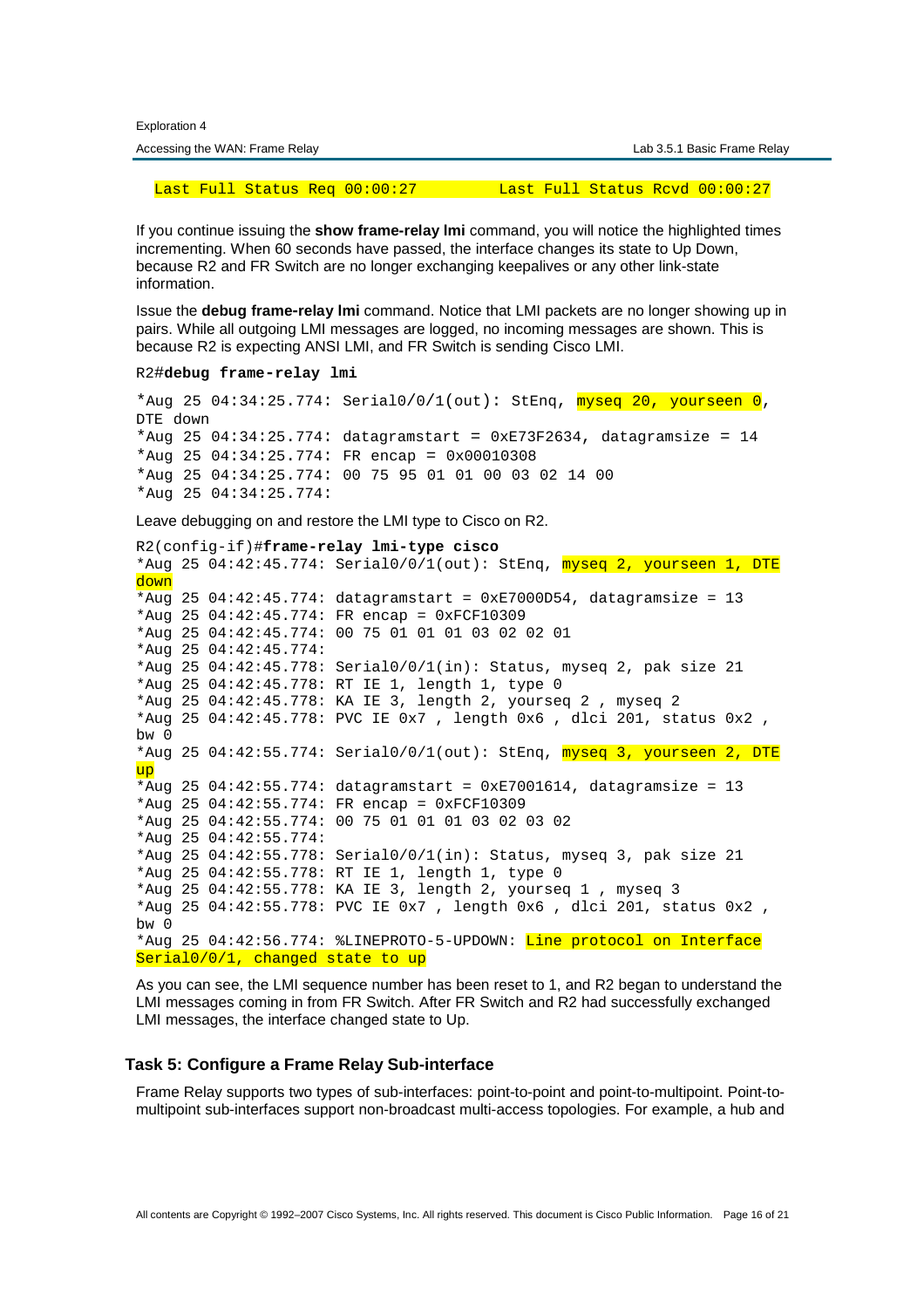spoke topology would use a point-to-multipoint sub-interface. In this lab, you will create a point-topoint sub-interface.

# **Step 1: On FR Switch, create a new PVC between R1 and R2.**

```
FR-Switch(config)#interface serial 0/0/0
FR-Switch(config-if)#frame-relay route 112 interface serial 0/0/1 212
FR-Switch(config-if)#interface serial 0/0/1 
FR-Switch(config-if)#frame-relay route 212 interface serial 0/0/0 112
```
## **Step 2: Create and configure a point-to-point sub-interface on R1.**

Create subinterface 112 as a point-to-point interface. Frame Relay encapsulation must be specified on the physical interface before subinterfaces can be created.

```
R1(config)#interface serial 0/0/1.112 point-to-point 
R1(config-subif)#ip address 10.1.1.5 255.255.255.252
R1(config-subif)#frame-relay interface-dlci 112
```
#### **Step 3: Create and configure a point-to-point sub-interface on R2.**

```
R2(config)#interface serial 0/0/1.212 point-to-point
R2(config-subif)#ip address 10.1.1.6 255.255.255.252
R2(config-subif)#frame-relay interface-dlci 212
```
#### **Step 4: Verify connectivity.**

You should be able to ping across the new PVC.

```
R1#ping 10.1.1.6
Type escape sequence to abort. 
Sending 5, 100-byte ICMP Echos to 10.1.1.6, timeout is 2 seconds: 
!!!!! 
Success rate is 100 percent (5/5), round-trip min/avg/max = 28/28/32 ms
```
R2#**ping 10.1.1.5**

Type escape sequence to abort. Sending 5, 100-byte ICMP Echos to 10.1.1.5, timeout is 2 seconds: !!!!! Success rate is 100 percent (5/5), round-trip min/avg/max = 28/28/32 ms

You can also verify the configuration using the **show frame-relay pvc** and **show frame-relay map** commands in Task 4.

### **R1:**

#### R1#**show frame-relay pvc**

PVC Statistics for interface Serial0/0/1 (Frame Relay DTE)

|          | Active | Inactive | Deleted                                                          | Static |
|----------|--------|----------|------------------------------------------------------------------|--------|
| Local    |        |          |                                                                  |        |
| Switched |        |          |                                                                  |        |
| Unused   |        |          |                                                                  |        |
|          |        |          |                                                                  |        |
|          |        |          | DLCI = 102, DLCI USAGE = LOCAL, PVC STATUS = ACTIVE, INTERFACE = |        |

Serial0/0/1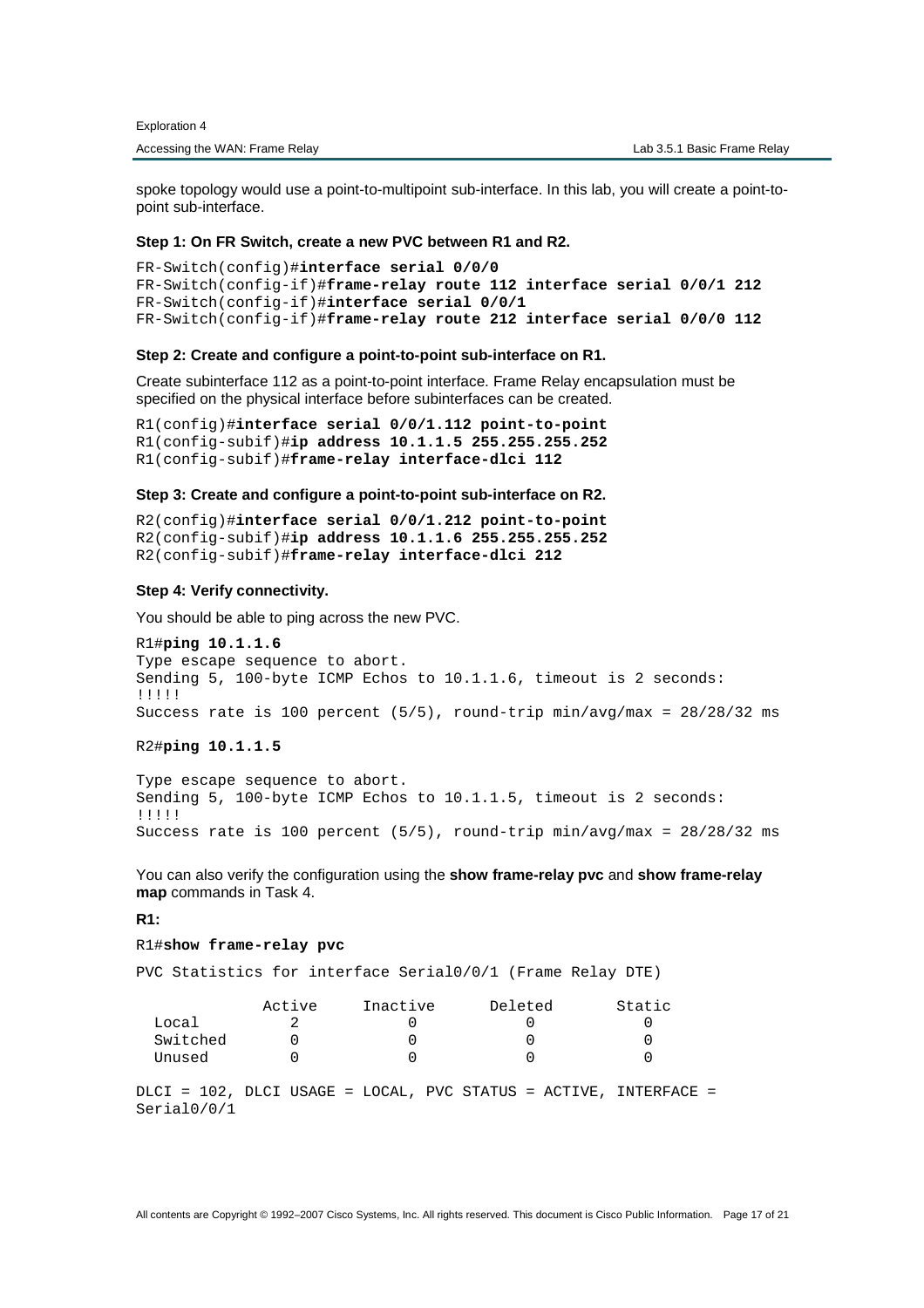input pkts 319 output pkts 279 in bytes 20665 out bytes 16665 dropped pkts 0 in pkts dropped 0 out pkts dropped 0 out bytes dropped 0 in FECN pkts 0 in BECN pkts 0 out FECN pkts 0 out BECN pkts 0 in DE pkts 0 out DE pkts 0 out bcast pkts 193 out bcast bytes 12352 5 minute input rate 0 bits/sec, 0 packets/sec 5 minute output rate 0 bits/sec, 0 packets/sec pvc create time 04:43:35, last time pvc status changed 01:16:05 DLCI = 112, DLCI USAGE = LOCAL, PVC STATUS = ACTIVE, INTERFACE = Serial0/0/1.112 input pkts 15 output pkts 211 in bytes 2600 out bytes 17624 dropped pkts 0 in pkts dropped 0 out pkts dropped 0 out bytes dropped 0 in FECN pkts 0 in BECN pkts 0 out FECN pkts 0<br>
out BECN pkts 0 in DE pkts 0 out DE pkts 0 out BECN pkts 0 in DE pkts 0 out DE pkts 0 out bcast pkts 200 out bcast bytes 16520 5 minute input rate 0 bits/sec, 0 packets/sec 5 minute output rate 0 bits/sec, 0 packets/sec pvc create time 00:19:16, last time pvc status changed 00:18:56

### **R2:**

#### R2#**show frame-relay pvc**

PVC Statistics for interface Serial0/0/1 (Frame Relay DTE)

|          | Active | Inactive | Deleted | Static |
|----------|--------|----------|---------|--------|
| Local    |        |          |         |        |
| Switched |        |          |         |        |
| Unused   |        |          |         |        |

DLCI = 201, DLCI USAGE = LOCAL, PVC STATUS = ACTIVE, INTERFACE = Serial0/0/1

| input pkts 331                                                  | output pkts 374       | in bytes 19928    |  |  |  |
|-----------------------------------------------------------------|-----------------------|-------------------|--|--|--|
| out bytes 24098                                                 | dropped pkts 0        | in pkts dropped 0 |  |  |  |
| out pkts dropped 0                                              | out bytes dropped 0   |                   |  |  |  |
| in FECN pkts 0                                                  | in BECN pkts 0        | out FECN pkts 0   |  |  |  |
| out BECN pkts 0                                                 | in DE pkts 0          | out DE pkts 0     |  |  |  |
| out beast pkts 331                                              | out bcast bytes 21184 |                   |  |  |  |
| 5 minute input rate 0 bits/sec, 0 packets/sec                   |                       |                   |  |  |  |
| 5 minute output rate 0 bits/sec, 0 packets/sec                  |                       |                   |  |  |  |
| pvc create time 05:22:55, last time pvc status changed 01:16:36 |                       |                   |  |  |  |

DLCI = 212, DLCI USAGE = LOCAL, PVC STATUS = ACTIVE, INTERFACE = Serial0/0/1.212

| input pkts 217     | output pkts 16       | in bytes 18008    |
|--------------------|----------------------|-------------------|
| out bytes 2912     | dropped pkts 0       | in pkts dropped 0 |
| out pkts dropped 0 | out bytes dropped 0  |                   |
| in FECN pkts 0     | in BECN pkts 0       | out FECN pkts 0   |
| out BECN pkts 0    | in DE pkts 0         | out DE pkts 0     |
| out beast pkts 6   | out bcast bytes 1872 |                   |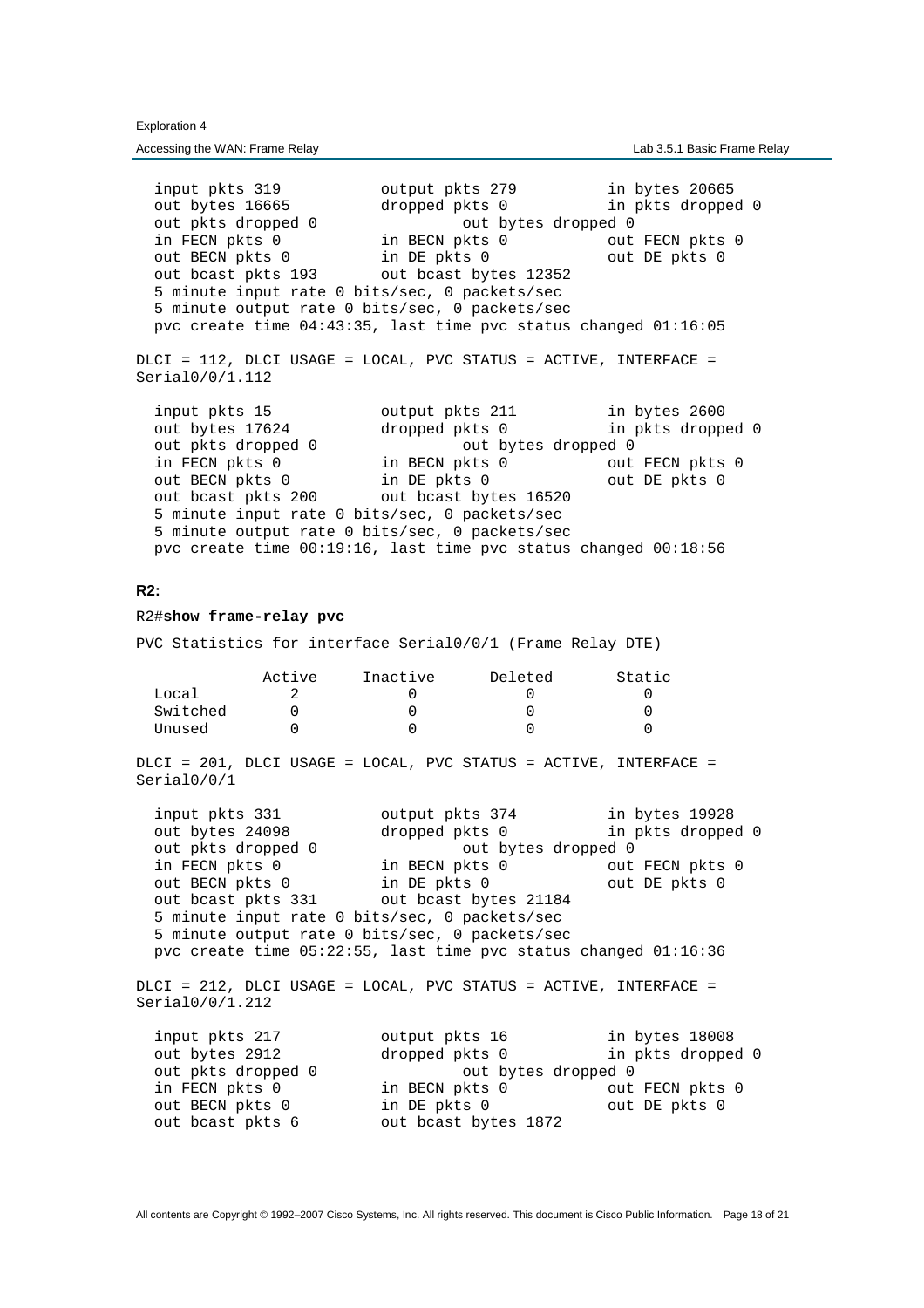Accessing the WAN: Frame Relay and the WAN: Frame Relay Lab 3.5.1 Basic Frame Relay

 5 minute input rate 0 bits/sec, 0 packets/sec 5 minute output rate 0 bits/sec, 0 packets/sec pvc create time 00:19:37, last time pvc status changed 00:18:57

### **FR Switch**:

FR-Switch#**show frame-relay pvc**

PVC Statistics for interface Serial0/0/0 (Frame Relay DCE)

 Active Inactive Deleted Static Local 0 0 0 0 0 0 Switched 2 0 0 0 0 Unused the  $0$  of  $0$  of  $0$  of  $0$  of  $0$  of  $0$  of  $0$  of  $0$  of  $0$  of  $0$  of  $0$  of  $0$  of  $0$  of  $0$  of  $0$  of  $0$  of  $0$  of  $0$  of  $0$  of  $0$  of  $0$  of  $0$  of  $0$  of  $0$  of  $0$  of  $0$  of  $0$  of  $0$  of  $0$  of  $0$  of DLCI = 102, DLCI USAGE = SWITCHED, PVC STATUS = ACTIVE, INTERFACE = Serial0/0/0 input pkts 335 output pkts 376 in bytes 20184 out bytes 24226 dropped pkts 2 in pkts dropped 2 out bytes 24226 out bytes 24226 out bytes 24226 out bytes dropped 0 out bytes dropped 0 in FECN pkts 0 in BECN pkts 0 out FECN pkts 0 out BECN pkts 0 in DE pkts 0 out DE pkts 0 out bcast pkts 0 out bcast bytes 0 30 second input rate 0 bits/sec, 0 packets/sec 30 second output rate 0 bits/sec, 0 packets/sec switched pkts 333 Detailed packet drop counters: no out intf 0 out intf down 0 no out PVC 0<br>in PVC down 0 out PVC down 2 pkt too big in PVC down 0 out PVC down 2 pkt too big 0 shaping Q full 0 pkt above DE 0 policing drop 0 pvc create time 05:23:43, last time pvc status changed 01:18:32 DLCI = 112, DLCI USAGE = SWITCHED, PVC STATUS = ACTIVE, INTERFACE = Serial0/0/0 input pkts 242 output pkts 18 in bytes 20104<br>
out bytes 3536 dropped pkts 0 in pkts droppee dropped pkts 0 in pkts dropped 0 out pkts dropped 0 out bytes dropped 0 in FECN pkts 0 in BECN pkts 0 out FECN pkts 0 out BECN pkts 0 in DE pkts 0 out DE pkts 0 out bcast pkts 0 out bcast bytes 0 30 second input rate 0 bits/sec, 0 packets/sec 30 second output rate 0 bits/sec, 0 packets/sec switched pkts 242 Detailed packet drop counters: no out intf 0 out intf down 0 no out PVC 0 in PVC down 0 out PVC down 0 pkt too big 0 shaping Q full 0 pkt above DE 0 policing drop 0 pvc create time 00:21:41, last time pvc status changed 00:21:22 PVC Statistics for interface Serial0/0/1 (Frame Relay DCE) Active Inactive Deleted Static Local 0 0 0 0 0

All contents are Copyright © 1992–2007 Cisco Systems, Inc. All rights reserved. This document is Cisco Public Information. Page 19 of 21

Switched 2 0 0 0 0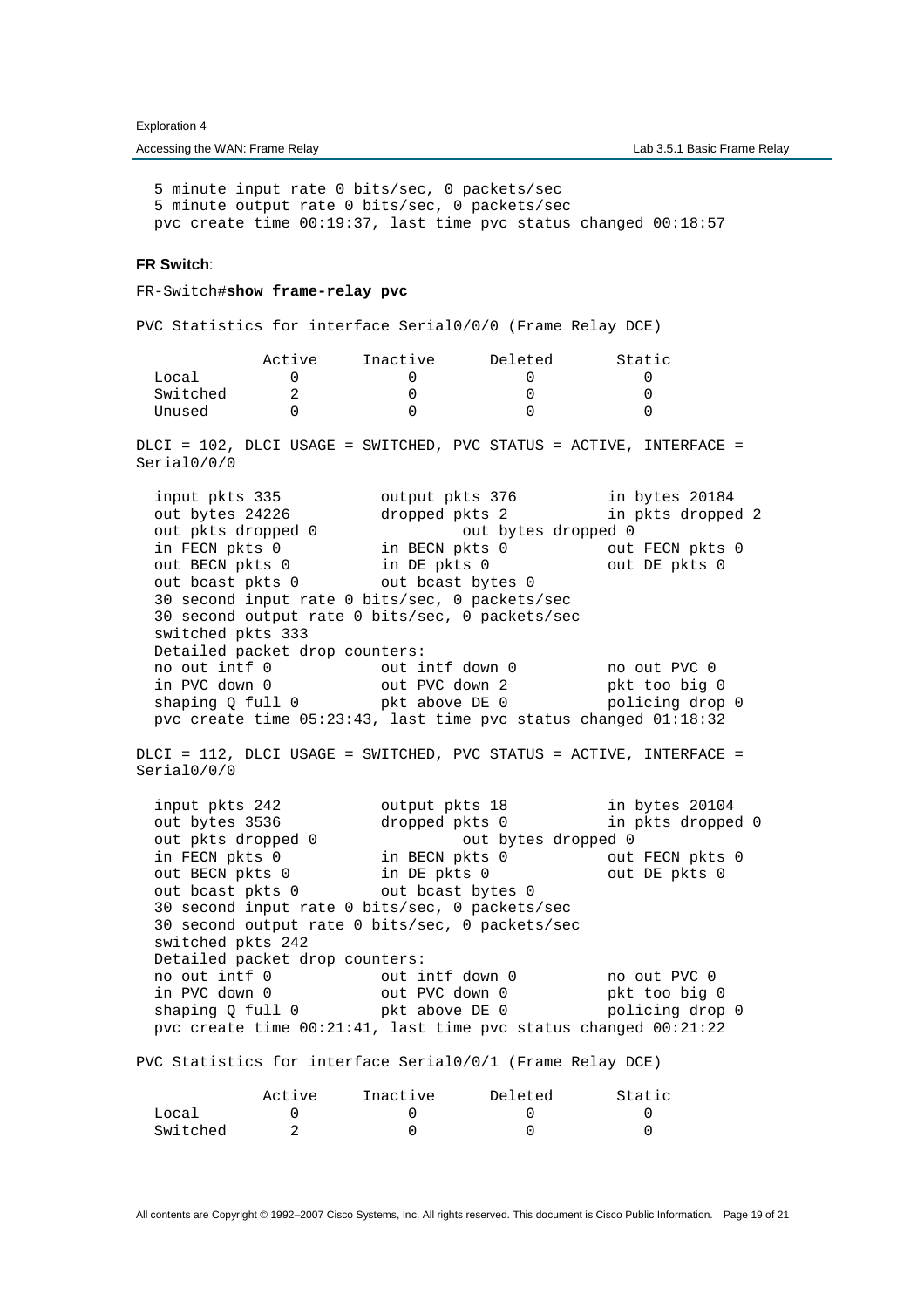Accessing the WAN: Frame Relay **Lab 3.5.1 Basic Frame Relay** Lab 3.5.1 Basic Frame Relay Unused the  $0$  of  $0$  of  $0$  of  $0$  of  $0$  of  $0$  of  $0$  of  $0$  of  $0$  of  $0$  of  $0$  of  $0$  of  $0$  of  $0$  of  $0$  of  $0$  of  $0$  of  $0$  of  $0$  of  $0$  of  $0$  of  $0$  of  $0$  of  $0$  of  $0$  of  $0$  of  $0$  of  $0$  of  $0$  of  $0$  of DLCI = 201, DLCI USAGE = SWITCHED, PVC STATUS = ACTIVE, INTERFACE = Serial0/0/1 input pkts 376 output pkts 333 in bytes 24226 out bytes 20056 dropped pkts 0 in pkts dropped 0 out pkts dropped 0 out bytes dropped 0 in FECN pkts 0 in BECN pkts 0 out FECN pkts 0 out BECN pkts 0 in DE pkts 0 out DE pkts 0 out bcast pkts 0 out bcast bytes 0 30 second input rate 0 bits/sec, 0 packets/sec 30 second output rate 0 bits/sec, 0 packets/sec switched pkts 376 Detailed packet drop counters:<br>no out intf 0 out i out intf down 0 no out PVC 0 in PVC down 0 out PVC down 0 pkt too big 0<br>
shaping Q full 0 pkt above DE 0 policing drop shaping Q full  $0$  pkt above DE 0 policing drop 0 pvc create time 05:23:14, last time pvc status changed 01:39:39 DLCI = 212, DLCI USAGE = SWITCHED, PVC STATUS = ACTIVE, INTERFACE = Serial0/0/1 input pkts 18 output pkts 243 in bytes 3536 out bytes 20168 dropped pkts 0 in pkts dropped 0 out bytes 20168 out bytes 20168 out bytes dropped 0 out bytes dropped 0 in FECN pkts 0 in BECN pkts 0 out FECN pkts 0 out BECN pkts 0 in DE pkts 0 out DE pkts 0 out bcast pkts 0 out bcast bytes 0 30 second input rate 0 bits/sec, 0 packets/sec 30 second output rate 0 bits/sec, 0 packets/sec switched pkts 18 Detailed packet drop counters: no out intf 0 out intf down 0 no out PVC 0 in PVC down 0 out PVC down 0 pkt too big 0 shaping Q full 0 pkt above DE 0 policing drop 0 pvc create time 00:21:36, last time pvc status changed 00:21:20 **R1:**  R1#**show frame-relay map**

Serial0/0/1 (up): ip 10.1.1.2 dlci 102(0x66,0x1860), static, broadcast, CISCO, status defined, active Serial0/0/1.112 (up): point-to-point dlci, dlci 112(0x70,0x1C00), broadcast

status defined, active

# **R2:**

R2#**show frame-relay map**

Serial0/0/1 (up): ip 10.1.1.1 dlci 201(0xC9,0x3090), static, broadcast, CISCO, status defined, active